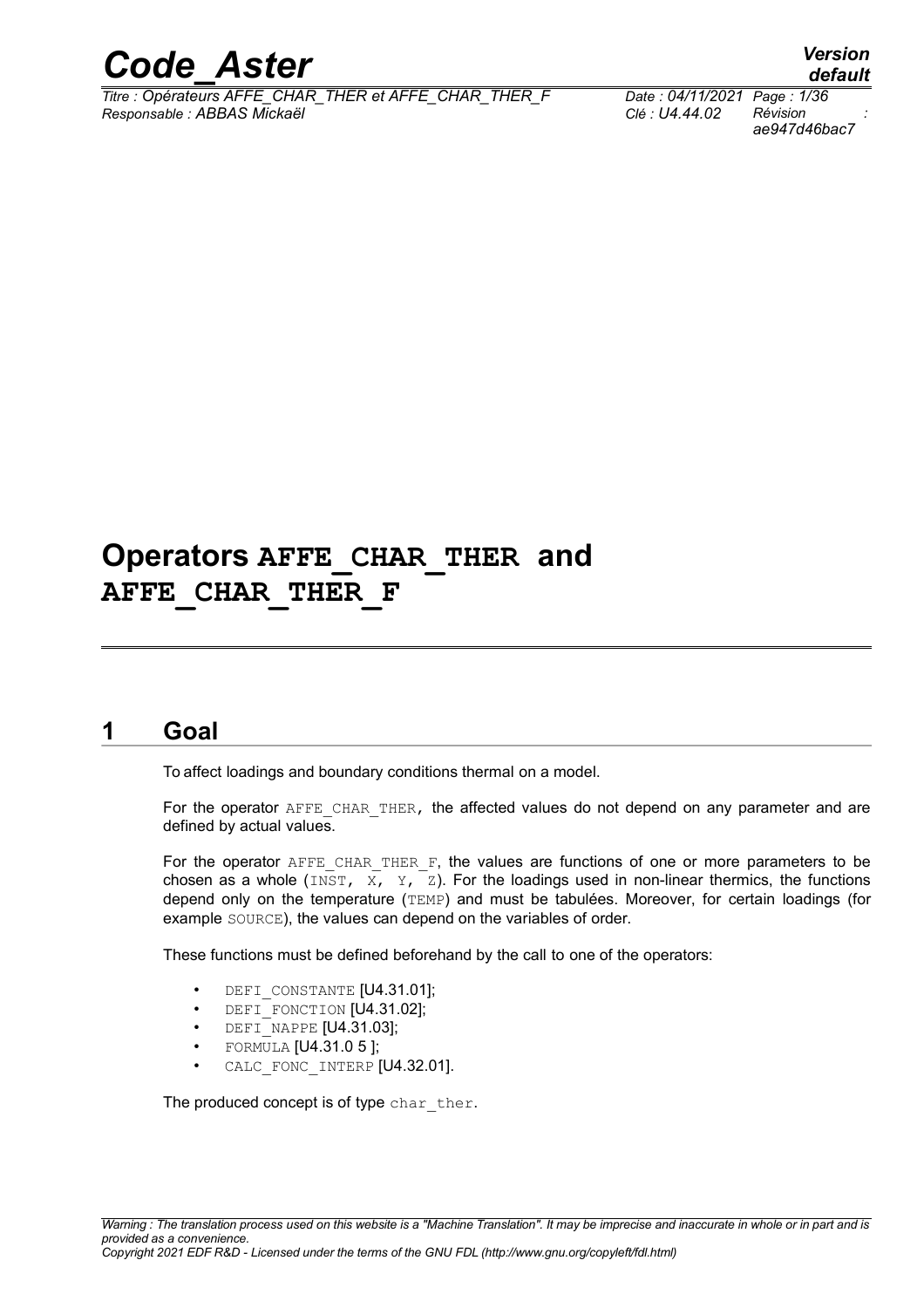# **Code Aster**

Titre : Opérateurs AFFE\_CHAR\_THER et AFFE\_CHAR\_THER\_F<br>Responsable : ABBAS Mickaël

**Version** 

default

## **Contents**

| 16 |
|----|
|    |
|    |
|    |
|    |
|    |
|    |
|    |
|    |
|    |
|    |
|    |

Warning : The translation process used on this website is a "Machine Translation". It may be imprecise and inaccurate in whole or in part and is provided as a convenience.<br>Copyright 2021 EDF R&D - Licensed under the terms of the GNU FDL (http://www.gnu.org/copyleft/fdl.html)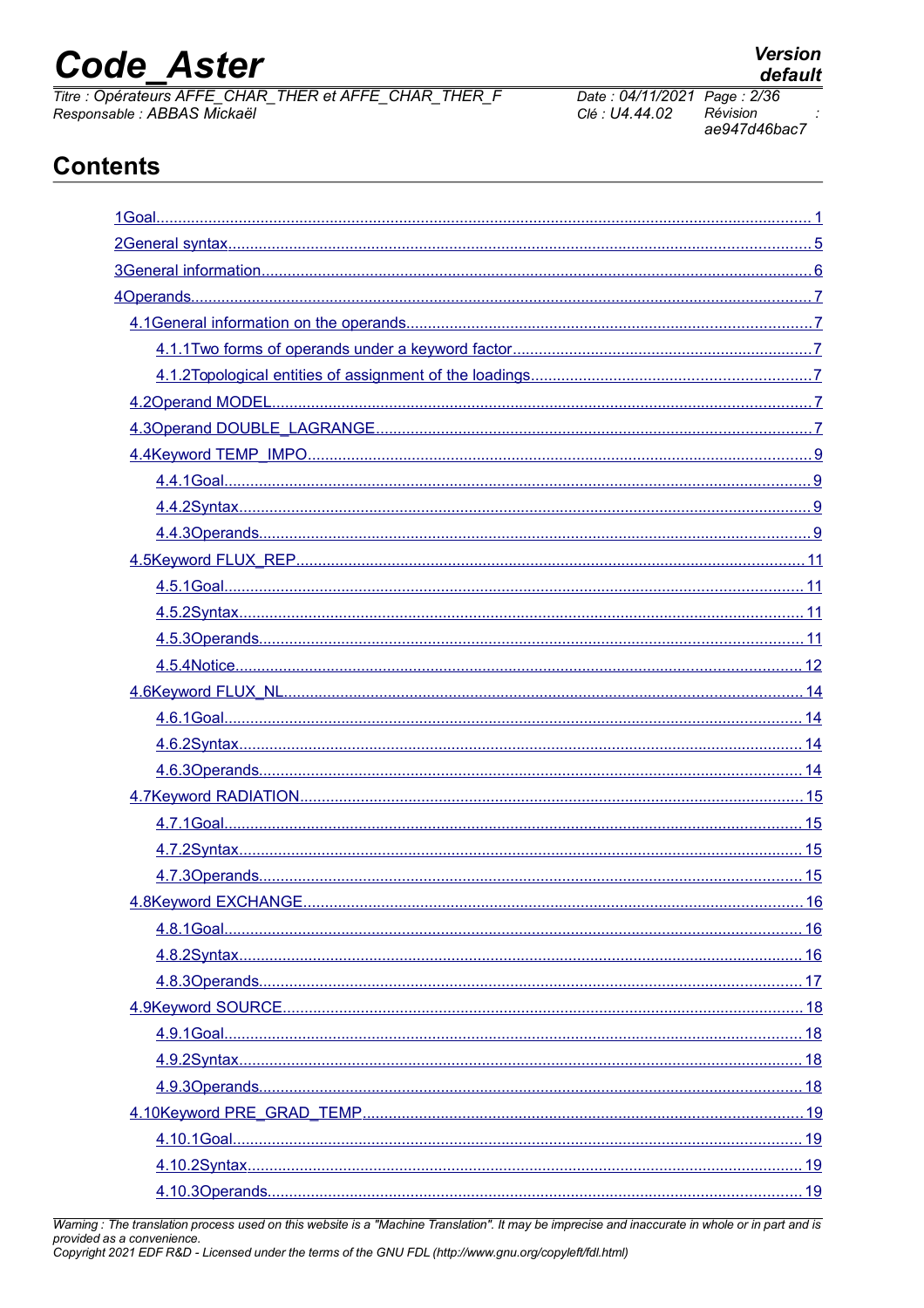| <b>Code Aster</b><br>default<br>Titre : Opérateurs AFFE_CHAR_THER et AFFE_CHAR_THER_F<br>Date: 04/11/2021 Page: 3/36<br>Responsable : ABBAS Mickaël<br>Révision<br>Clé : U4.44.02<br>ae947d46bac7 | <b>Version</b> |
|---------------------------------------------------------------------------------------------------------------------------------------------------------------------------------------------------|----------------|
|                                                                                                                                                                                                   |                |
|                                                                                                                                                                                                   |                |
|                                                                                                                                                                                                   |                |
|                                                                                                                                                                                                   |                |
|                                                                                                                                                                                                   |                |
|                                                                                                                                                                                                   |                |
|                                                                                                                                                                                                   |                |
|                                                                                                                                                                                                   |                |
|                                                                                                                                                                                                   |                |
|                                                                                                                                                                                                   |                |
|                                                                                                                                                                                                   |                |
|                                                                                                                                                                                                   |                |
|                                                                                                                                                                                                   |                |
|                                                                                                                                                                                                   |                |
|                                                                                                                                                                                                   |                |
|                                                                                                                                                                                                   |                |
|                                                                                                                                                                                                   |                |
|                                                                                                                                                                                                   |                |
|                                                                                                                                                                                                   |                |
|                                                                                                                                                                                                   |                |
|                                                                                                                                                                                                   |                |
|                                                                                                                                                                                                   |                |
|                                                                                                                                                                                                   |                |
| 30                                                                                                                                                                                                |                |
|                                                                                                                                                                                                   |                |
|                                                                                                                                                                                                   |                |
|                                                                                                                                                                                                   |                |
|                                                                                                                                                                                                   |                |
|                                                                                                                                                                                                   |                |
|                                                                                                                                                                                                   |                |
|                                                                                                                                                                                                   |                |
|                                                                                                                                                                                                   |                |
|                                                                                                                                                                                                   |                |
|                                                                                                                                                                                                   |                |
|                                                                                                                                                                                                   |                |
|                                                                                                                                                                                                   |                |
|                                                                                                                                                                                                   |                |
|                                                                                                                                                                                                   |                |
|                                                                                                                                                                                                   |                |
|                                                                                                                                                                                                   |                |
|                                                                                                                                                                                                   |                |

Warning : The translation process used on this website is a "Machine Translation". It may be imprecise and inaccurate in whole or in part and is<br>provided as a convenience.<br>Copyright 2021 EDF R&D - Licensed under the terms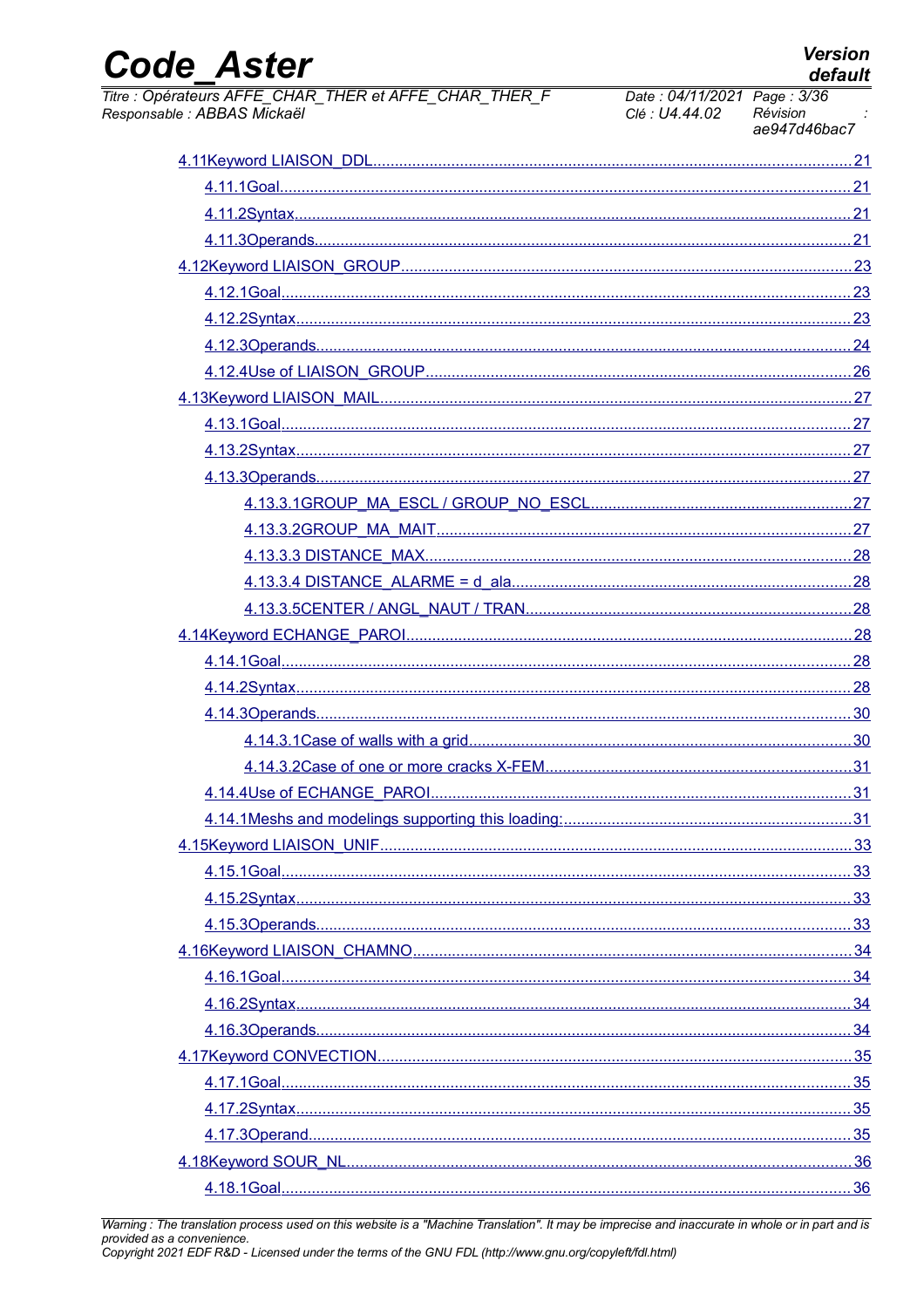|                             | Titre : Opérateurs AFFE CHAR THER et AFFE CHAR THER F | Date: 04/11/2021 Page: 4/36 |             |
|-----------------------------|-------------------------------------------------------|-----------------------------|-------------|
| Responsable : ABBAS Mickaël |                                                       | Clé : U4.44.02              | Révision    |
|                             |                                                       |                             | $0.017d46h$ |

| THER F | Date: 04/11/2021 Page: 4/36<br>Clé : U4.44.02 | Révision<br>ae947d46bac7 |
|--------|-----------------------------------------------|--------------------------|
|        |                                               |                          |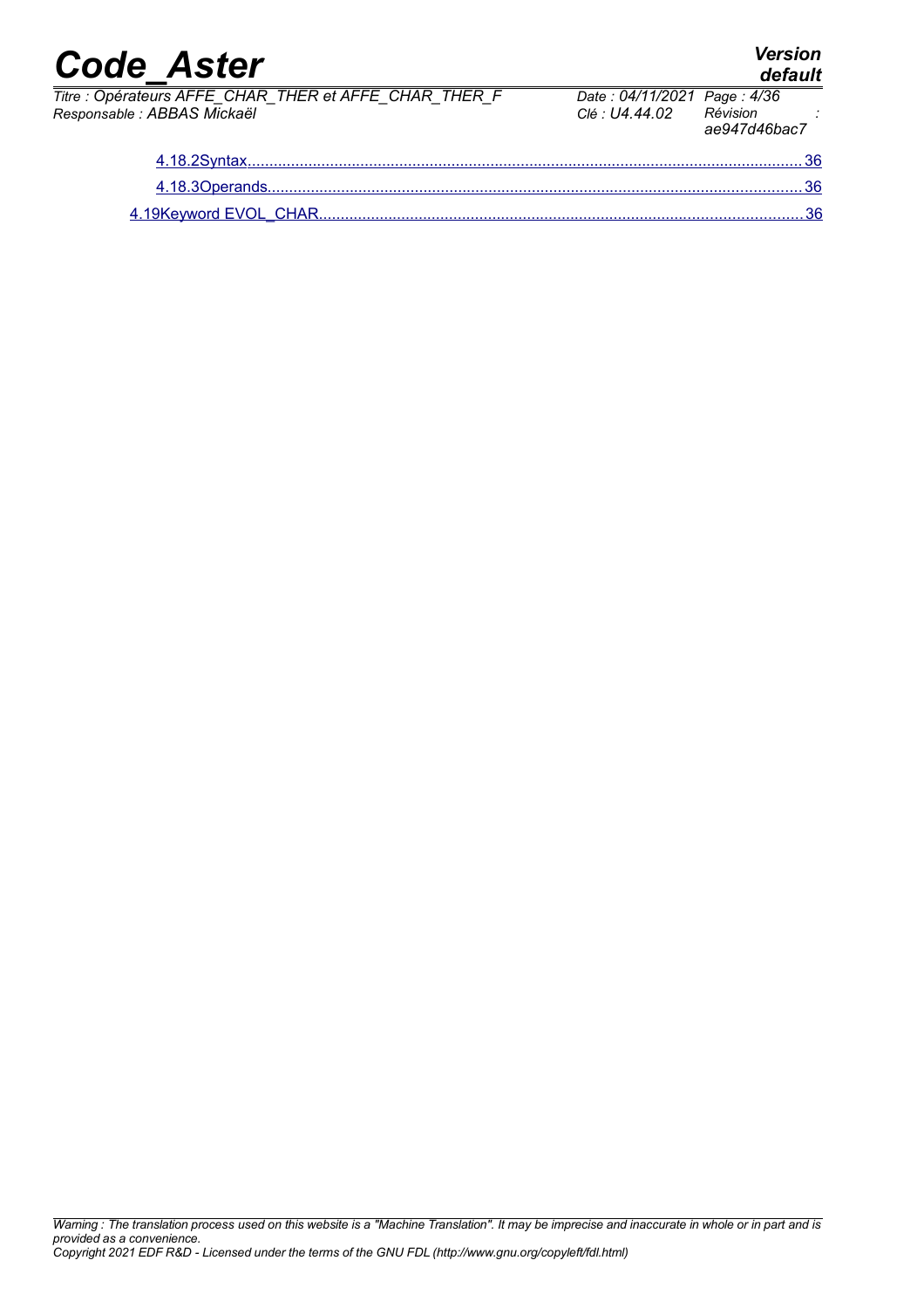*Titre : Opérateurs AFFE\_CHAR\_THER et AFFE\_CHAR\_THER\_F Date : 04/11/2021 Page : 5/36 Responsable : ABBAS Mickaël Clé : U4.44.02 Révision :*

*ae947d46bac7*

## **2 General syntax**

<span id="page-4-0"></span>

|                          | CH [char ther] = AFFE CHAR THER                                                                                                                                                                                                                                                                                                                                                                                                                                                                                                                                                                                                                                                         |                                                                                 |
|--------------------------|-----------------------------------------------------------------------------------------------------------------------------------------------------------------------------------------------------------------------------------------------------------------------------------------------------------------------------------------------------------------------------------------------------------------------------------------------------------------------------------------------------------------------------------------------------------------------------------------------------------------------------------------------------------------------------------------|---------------------------------------------------------------------------------|
| $\overline{ }$<br>٠<br>♦ | $MODEL = MO,$<br>DOUBLE LAGRANGE = $/$ 'YES',<br>/ 'NOT'                                                                                                                                                                                                                                                                                                                                                                                                                                                                                                                                                                                                                                | [model]<br>[defect]                                                             |
| $\lambda$                | TEMP IMPO =<br>(see keyword TEMP IMPO<br>(see keyword FLUX_REP<br>$FLUX REP =$<br>(see keyword RADIATION<br>$RADIATION =$<br>$\lambda$<br>$EXCHANGE =$<br>(see keyword EXCHANGES<br>(see keyword SOURCE<br>$SOURCE =$<br>$\lambda$<br>(see keyword PRE GRAD TEMP)<br>PRE GRAD TEMP $=$<br>(see keyword LIAISON DDL<br>LIAISON DDL =<br>LIAISON GROUP = (see keyword LIAISON GROUP)<br>(see keyword LIAISON MAIL<br>LIAISON MAIL =<br>ECHANGE PAROI =<br>(see keyword ECHANGE PAROI)<br>(see keyword LIAISON UNIF<br>LIAISON UNIF =<br>(see keyword LIAISON CHAMNO<br>LIAISON CHAMNO=<br>(see keyword CONVECTION<br>CONVECTION=<br>$\rightarrow$<br>(see keyword EVOL CHAR<br>EVOL CHAR= | $\left( \right)$<br>$\lambda$<br>$\left( \right)$<br>$\mathcal{L}$<br>$\lambda$ |
| CH [char ther] =         | AFFE CHAR THER F                                                                                                                                                                                                                                                                                                                                                                                                                                                                                                                                                                                                                                                                        |                                                                                 |
| $($ $\bullet$<br>♦       | $MODEL =$<br>$_{\text{Mo}}$<br>DOUBLE LAGRANGE<br>/'YES',<br>$=$<br>/ 'NOT'                                                                                                                                                                                                                                                                                                                                                                                                                                                                                                                                                                                                             | [model]<br>[defect]                                                             |
|                          | TEMP IMPO =<br>(see keyword TEMP IMPO<br>(see keyword FLUX REP<br>$FLUX REP =$<br>(see keyword FLUX NL<br>$FLUX NL =$<br>(see keyword RADIATION<br>RADIATION =<br>$\lambda$<br>(see keyword EXCHANGES<br>$EXCHANGE =$<br>$SOURCE =$<br>(see keyword SOURCE<br>$\lambda$<br>(see keyword PRE GRAD TEMP)<br>PRE GRAD TEMP=<br>(see keyword LIAISON DDL<br>LIAISON DDL =<br>(see keyword LIAISON GROUP)<br>LIAISON GROUP =<br>(see keyword ECHANGE PAROI)<br>$ECHANGE$ $PAROI =$<br>(see keyword LIAISON UNIF<br>LIAISON UNIF =<br>CONVECTION =<br>(see keyword CONVECTION<br>$\rightarrow$<br>SOUR $NL =$<br>(see keyword SOUR NL                                                         | $\left( \right)$<br>$\lambda$<br>$\lambda$<br>$\mathcal{C}$                     |

**)**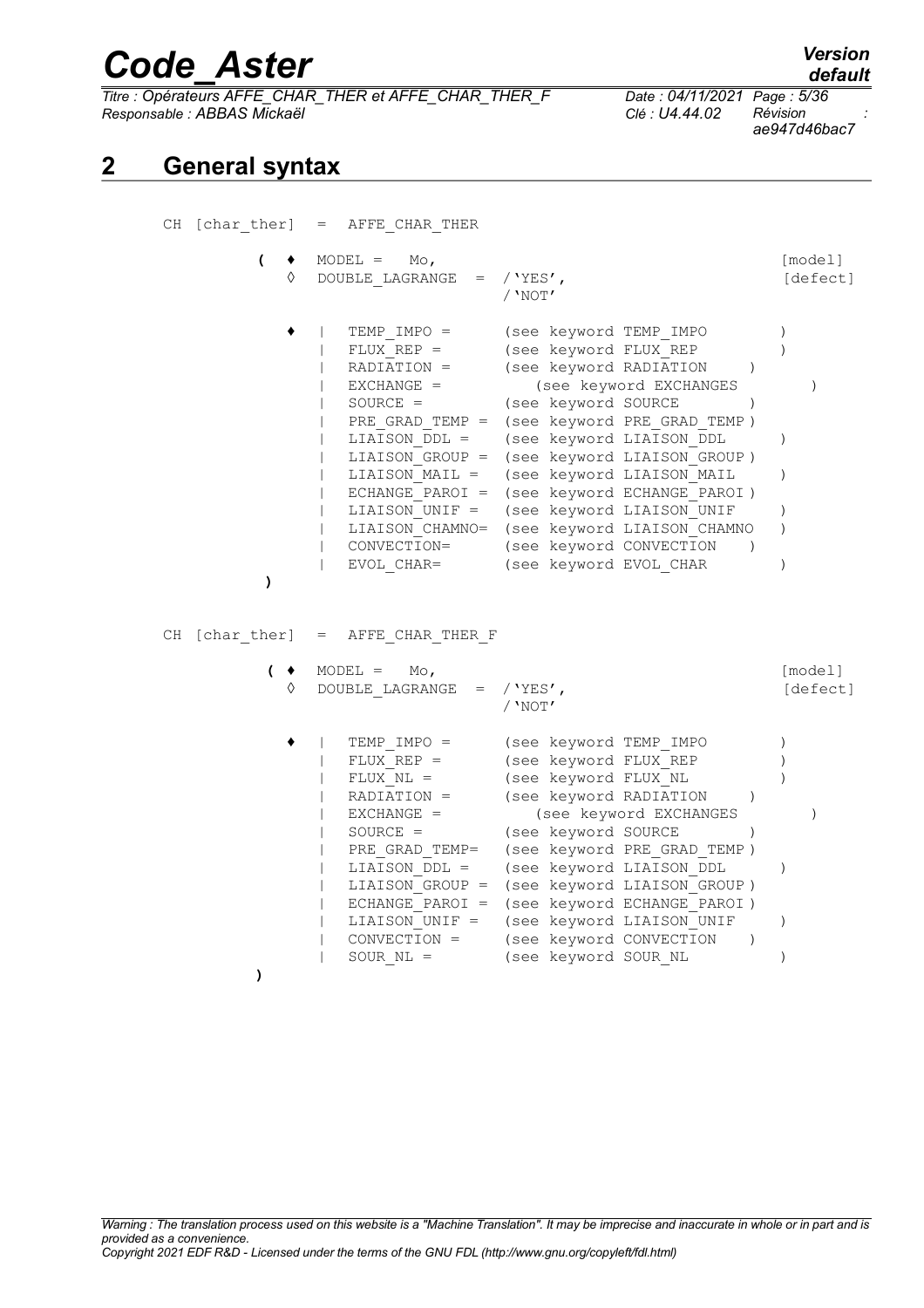# *Code\_Aster Version*<br>default<br><sup>7</sup>itre : Opérateurs AFFE CHAR THER et AFFE CHAR THER F Date : 04/11/2021 Page : 6/36

*Titre : Opérateurs AFFE\_CHAR\_THER et AFFE\_CHAR\_THER\_F Date : 04/11/2021 Page : 6/36 Responsable : ABBAS Mickaël Clé : U4.44.02 Révision :*

*default ae947d46bac7*

## **3 General information**

#### <span id="page-5-0"></span>**Possible error messages related to the order AFFE\_CHAR\_THER**

It happens sometimes that a thermal ordering of calculation (THER\_LINEAIRE, THER\_NON\_LINE,...) stop in fatal error during the calculation of the second elementary members due to the loadings defined in the orders  $A$ FFE\_CHAR\_THER\_\*.

When the code stops during these elementary calculations, important information of the error message is the name of the option of calculation required by the code. The name of this option is in general unknown to the user and it is thus difficult for him to understand the message.

In the table below, one gives in with respect to the names of the options of calculation, the name of the order and the keyword factor which make it possible to activate this option.

| <b>Elementary option of calculation</b> | Order               | <b>Keyword factor</b> |
|-----------------------------------------|---------------------|-----------------------|
| CHAR THER FLUNL                         | CHAR THER F<br>AFFE | FLUX NL               |
| CHAR THER FLUN F                        | CHAR THER F<br>AFFE | FLUX REP              |
| CHAR THER FLUN R                        | CHAR THER<br>AFFE   | FLUX REP              |
| CHAR THER FLUTNL                        | CHAR THER<br>AFFE   | CONVECTION            |
| CHAR THER FLUTNL                        | CHAR THER F<br>AFFE | CONVECTION            |
| CHAR THER FLUX F                        | CHAR THER F<br>AFFE | FLUX REP              |
| CHAR THER FLUX R                        | AFFE CHAR THER      | FLUX REP              |
| CHAR THER GRAI F                        | CHAR THER F<br>AFFE | GRAD TEMP<br>PRE      |
| CHAR THER GRAI R                        | CHAR THER<br>AFFE   | PRE GRAD TEMP         |
| CHAR THER PARO F                        | CHAR THER F<br>AFFE | ECHANGE PAROI         |
| CHAR THER PARO R                        | AFFE CHAR THER      | ECHANGE PAROI         |
| CHAR THER SOUR F                        | CHAR THER F<br>AFFE | SOURCE                |
| CHAR THER SOUR R                        | AFFE CHAR THER      | SOURCE                |
| CHAR THER TEXT F                        | CHAR THER F<br>AFFE | <b>EXCHANGE</b>       |
| CHAR THER TEXT R                        | CHAR THER<br>AFFE   | <b>EXCHANGE</b>       |
| CHAR THER SOURNL                        | AFFE CHAR THER F    | SOUR NL               |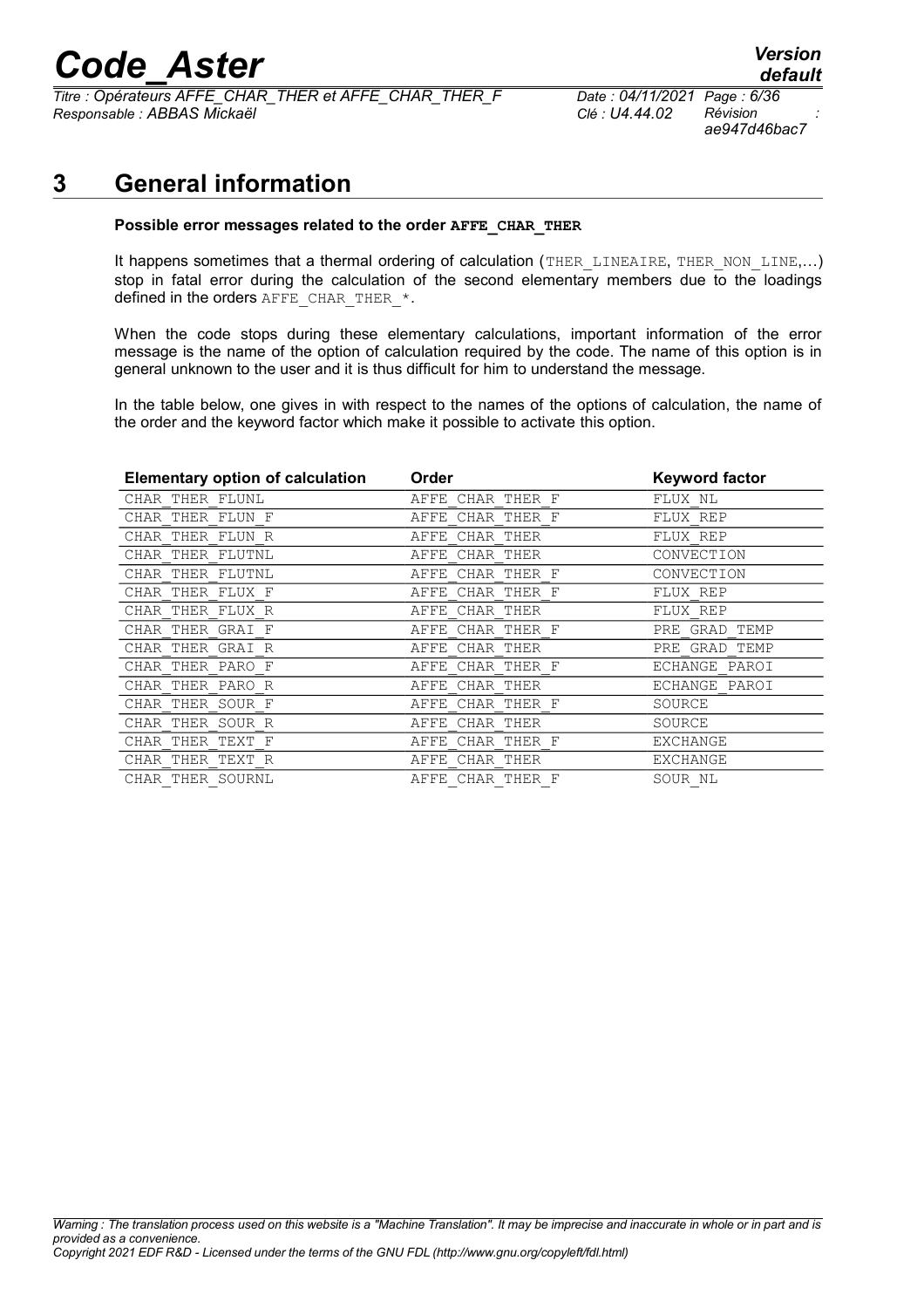*Titre : Opérateurs AFFE\_CHAR\_THER et AFFE\_CHAR\_THER\_F Date : 04/11/2021 Page : 7/36 Responsable : ABBAS Mickaël Clé : U4.44.02 Révision :*

*ae947d46bac7*

## <span id="page-6-5"></span>**4 Operands**

### <span id="page-6-4"></span>**4.1 General information on the operands**

#### **4.1.1 Two forms of operands under a keyword factor**

<span id="page-6-3"></span>The operands under a keyword factor are of two forms:

- operands specifying the topological entities where the loadings (keywords are affected  $GROUP-NO$ and GROUP MA, etc...). The arguments of these operands are identical for the two operators.
- operands specifying the affected values  $(TEMP, COEFH, etc...)$ . The significance of these operands is the same one for the two operators but the arguments of these operands are all of the real type for the operator AFFE\_CHAR\_THER and of the type function (created by one of the operators DEFI\_FONCTION, DEFI\_NAPPE, DEFI\_CONSTANTE, FORMULA or CALC FONC INTERP) for the operator AFFE CHAR THER F.

We will thus not distinguish in this document, except fast mention of the opposite, the two operators AFFE CHAR THER and AFFE CHAR THER F.

#### **4.1.2 Topological entities of assignment of the loadings**

<span id="page-6-2"></span>In a general way, the topological entities on which values must be affected are defined:

- by nodes by using the operand  $GROUP-NO$  allowing to introduce a list of group of nodes,
- by mesh by using the operand GROUP MA allowing to introduce a list of groups of meshs,

#### **Rule:**

*To define the field of assignment most simply possible, one uses the rule of overload, it is the last assignment which precedes.*

### **4.2 Operand MODEL**

<span id="page-6-1"></span> $MODEL = MO,$ 

Concept produced by the operator AFFE\_MODELE [U4.41.01] where are defined the types of finite elements affected on the grid.

### **4.3 Operand DOUBLE\_LAGRANGE**

<span id="page-6-0"></span>◊ DOUBLE\_LAGRANGE = 'YES'/'NOT'

This keyword makes it possible to say if the user or not wishes to duplicate the multipliers of Lagrange used to define dualiser the boundary conditions in the assembled matrix. Concretely, to duplicate the multipliers of Lagrange makes it possible to use linear solveurs not allowing the swivelling. Not to duplicate Lagrange makes it possible to reduce the number of degree of freedom of the problem (and thus size of the problem to be solved) but its use is limited to solveurs MUMPS and Petsc.

Let us note that the two multipliers of Lagrange associated with the relation will be such as the first will be located before all the terms implied in the relation and the second after, in the matrix assembly. This choice has the advantage of having an assembled matrix whose obstruction is weaker but has the disadvantage to be able to reveal a singularity in the matrix. Classification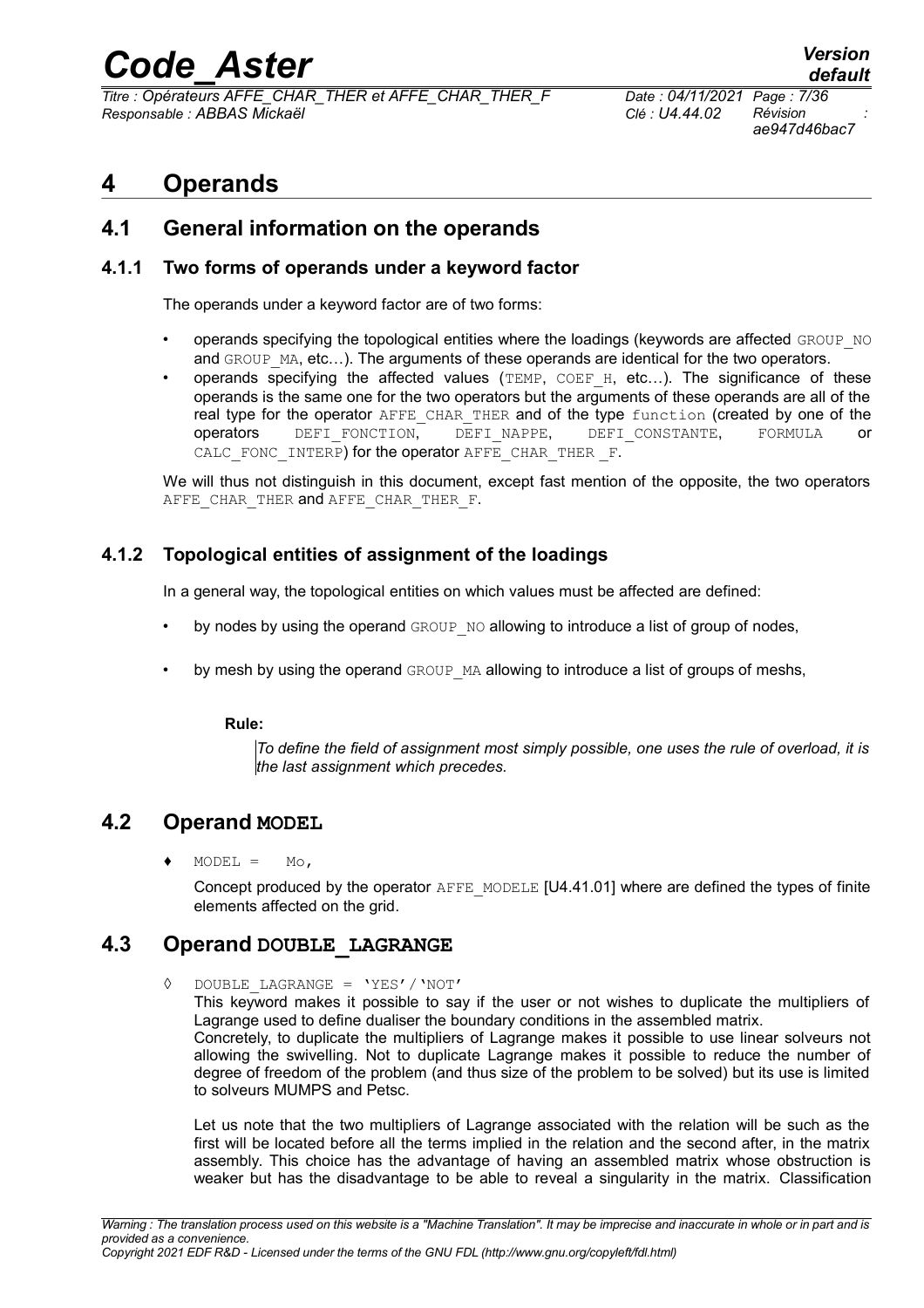# *Code\_Aster Version*<br>*Titre* : Opérateurs AFFE CHAR THER et AFFE CHAR THER F Date : 04/11/2021 Page : 8/36

*Titre : Opérateurs AFFE\_CHAR\_THER et AFFE\_CHAR\_THER\_F Date : 04/11/2021 Page : 8/36 Responsable : ABBAS Mickaël Clé : U4.44.02 Révision :*

*ae947d46bac7*

*default*

being in any event likely to be modified by the renumerotor of the external solvor chosen, this detail thus remains purely technical.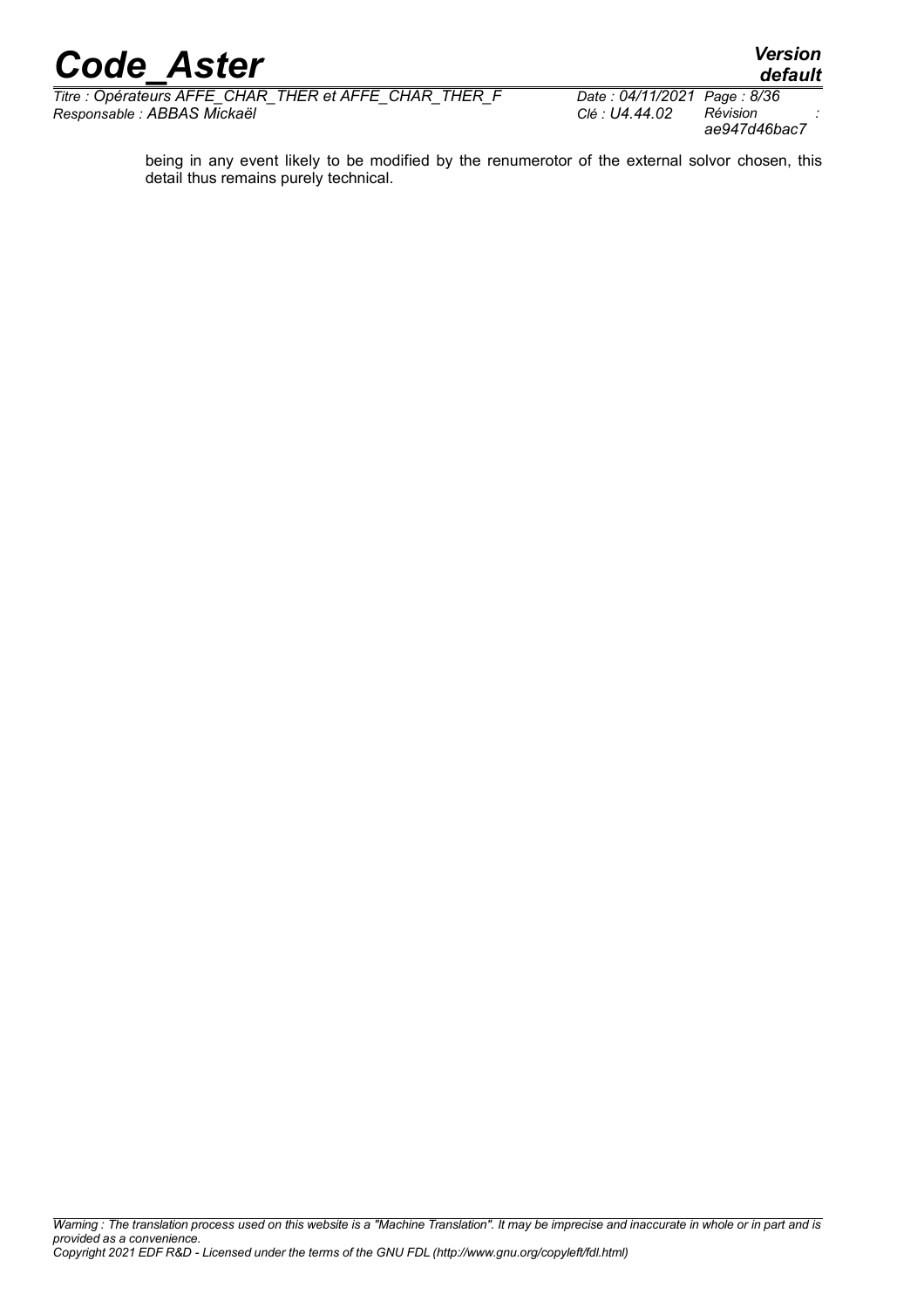*Titre : Opérateurs AFFE\_CHAR\_THER et AFFE\_CHAR\_THER\_F Date : 04/11/2021 Page : 9/36 Responsable : ABBAS Mickaël Clé : U4.44.02 Révision :*

*ae947d46bac7*

### <span id="page-8-3"></span>**4.4 Keyword TEMP\_IMPO**

#### **4.4.1 Goal**

<span id="page-8-2"></span>Keyword factor usable to impose, on nodes or groups of nodes, a temperature.

According to the name of the operator called, the values are provided directly (AFFE\_CHAR\_THER) or via a concept of the type function (AFFE CHAR THER F).

#### **4.4.2 Syntax**

<span id="page-8-1"></span>• for AFFE CHAR THER

| TEMP IMPO = $F$ ( $\blacklozenge$ | ALL<br>$=$<br>$GROUP NO =$<br>$GROUP MA =$         | $'YES'$ ,<br>lgno,<br>lgma,   | [l gr noeud]<br>[1 gr maille]                      |
|-----------------------------------|----------------------------------------------------|-------------------------------|----------------------------------------------------|
|                                   | TEMP<br>TEMP MIL =<br>TEMP $INF =$<br>$TEMP$ SUP = | т.<br>tinf,<br>tinf,<br>tsup, | [R]<br>IR <sub>1</sub><br>[R]<br>$\lceil R \rceil$ |

• for AFFE\_CHAR\_THER\_F

| TEMP IMPO = $F$ ( $\blacklozenge$ | ALL<br>$=$   |     | $YES'$ , |               |
|-----------------------------------|--------------|-----|----------|---------------|
|                                   | $GROUP NO =$ |     | $1$ qno, | [l gr noeud]  |
|                                   | $GROUP MA =$ |     | lgma,    | [1 gr maille] |
|                                   | TEMP         |     | $=$ tf,  | [function]    |
|                                   | TEMP MIL     | $=$ | tf,      | [function]    |
|                                   | TEMP INF     | $=$ | tinf,    | [function]    |
|                                   | TEMP SUP     | $=$ | tsupf,   | [function]    |
|                                   |              |     |          |               |

)

#### **4.4.3 Operands**

<span id="page-8-0"></span> $TEMP =$ 

Value of **temperature** imposed on (S) the node (S) specified (S).

- / For the elements of thermal hull only (Modeling: 'HULL'):
	- | TEMP\_MIL

Temperature on the average layer imposed on (S) the node (S) specified (S).

| TEMP\_INF

Temperature imposed on the lower wall of the hull.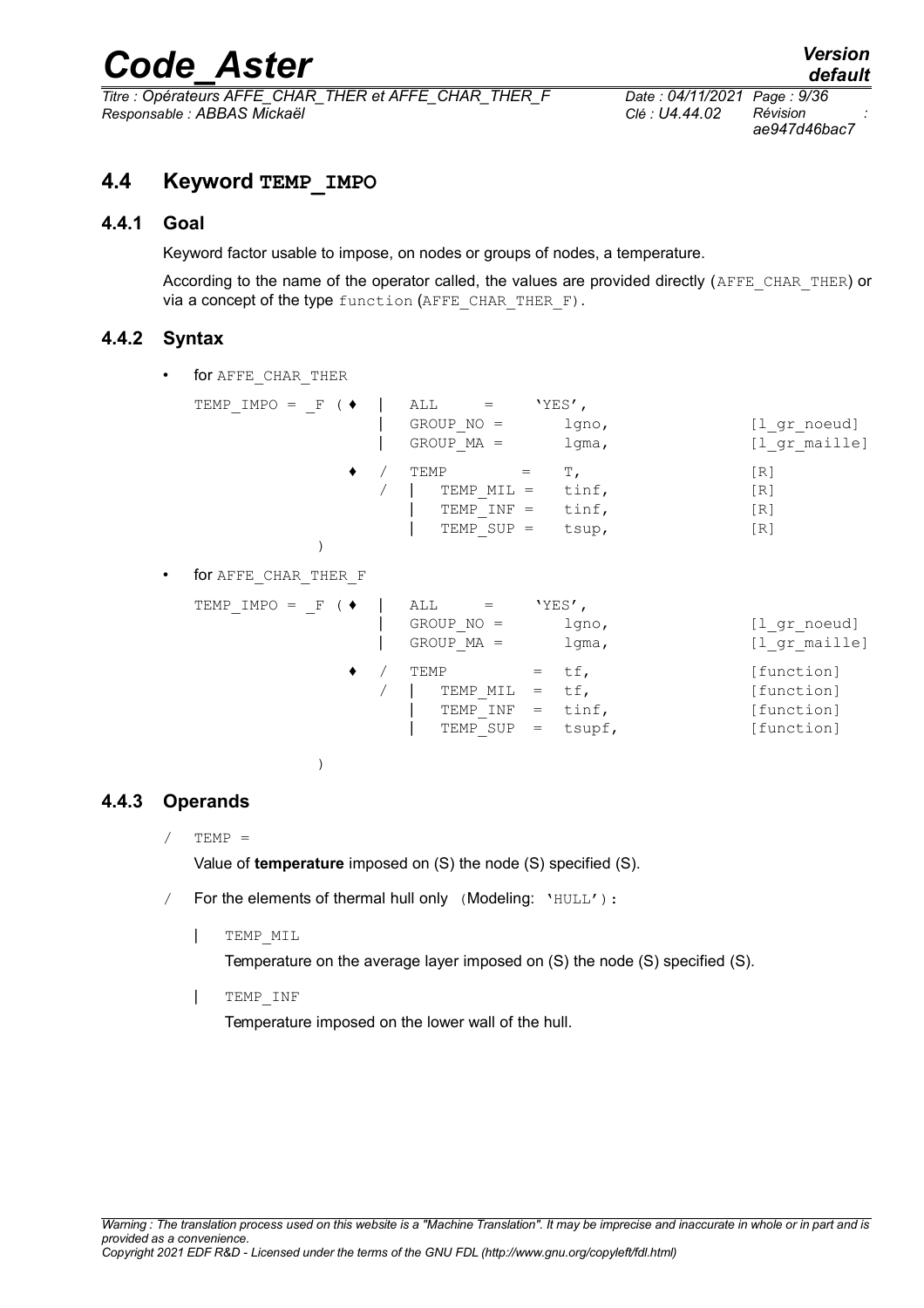*Titre : Opérateurs AFFE\_CHAR\_THER et AFFE\_CHAR\_THER\_F Date : 04/11/2021 Page : 10/36 Responsable : ABBAS Mickaël Clé : U4.44.02 Révision :*

*default ae947d46bac7*

#### | TEMP\_SUP

Temperature imposed on the higher wall of the hull.

These options make it possible to represent a parabolic variation of the temperature in the thickness.

#### **Note:**

*The hull is directed by the connectivity of the nodes of the associated mesh (cf [U3.01.00]). That is to say n the normal vector directing the hull:*

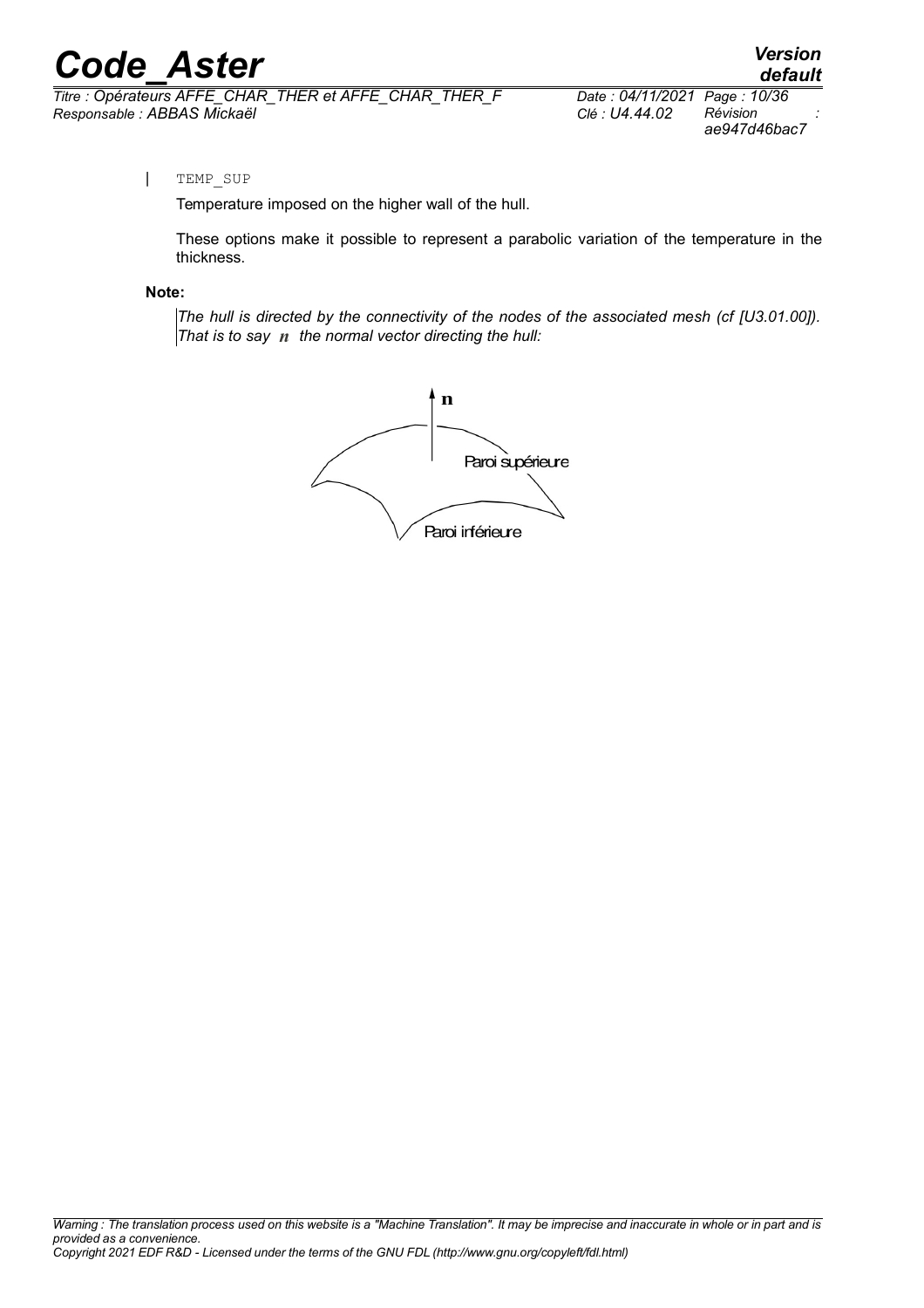*ae947d46bac7*

## <span id="page-10-3"></span>**4.5 Keyword FLUX\_REP**

#### **4.5.1 Goal**

<span id="page-10-2"></span>Keyword factor usable to apply **normal flows**, with one **face** of voluminal element or thermal hull defined by one or more meshs of the type **triangle** or **quadrangle**. This keyword also makes it possible to apply a normal flow to an edge (in 2D PLAN or AXIS or AXIS FOURIER) on meshs of type segment.

According to the name of the operator called, the values are provided directly (AFFE\_CHAR\_THER) or via a concept of the type function (AFFE CHAR THER F).

#### **4.5.2 Syntax**

<span id="page-10-1"></span>• for AFFE\_CHAR\_THER

| / FLUN |                      |        |                   |
|--------|----------------------|--------|-------------------|
|        | $\sim$ $\sim$ $\sim$ | fl,    | $\lceil R \rceil$ |
|        | FLUN INF =           | flin,  | [R]               |
|        | $FLUN$ SUP $=$       | flsup, | [R]               |

• for AFFE\_CHAR\_THER\_F

FLUX  $REP = F($ 

|  | ALL<br>$GROUP MA =$                                         | 'YES'<br>$1$ qma,                         | [1 gr maille]                                                      |
|--|-------------------------------------------------------------|-------------------------------------------|--------------------------------------------------------------------|
|  | $FLUN =$<br>FLUN<br>$INF =$<br>FLUN SUP<br>FLUX X<br>FLUX Y | flf,<br>flinf,<br>flsupf,<br>flx,<br>fly, | [function]<br>[function]<br>[function]<br>[function]<br>[function] |
|  | FLUX Z                                                      | flz,                                      | [function]                                                         |

#### **4.5.3 Operands**

<span id="page-10-0"></span>/ FLUN: fl normal flow imposed on the mesh. This loading applies to the types of meshs and following modelings:

| Mesh                | <b>Modeling</b>                                   |
|---------------------|---------------------------------------------------|
| TRIA3, TRIA6,       | 3D, 3D DIAG                                       |
| QUAD4, QUAD8, QUAD9 |                                                   |
| SEG2, SEG3          | PLAN, AXIS, AXIS FOURIER,<br>PLAN DIAG, AXIS DIAG |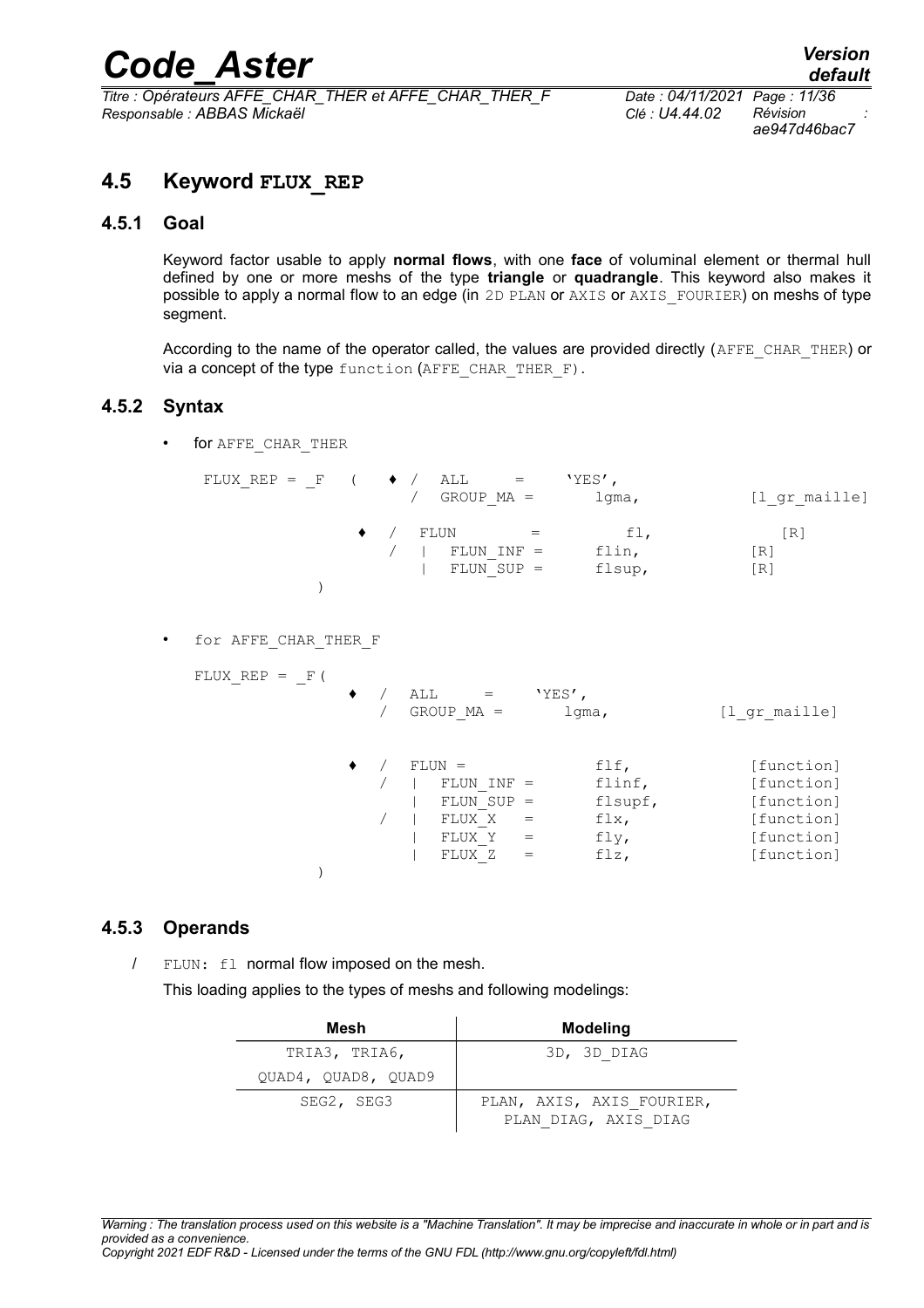More precisely the boundary condition applied is:  $\lambda |grad T \cdot n| = \pm 1$ 

where  $\lambda$  is thermal conductivity and *n* is the normal directed in the direction of the classification of the nodes of the mesh. The convention of orientation is that used in AFFE\_CHAR\_MECA [U4.44.01].

```
FLUN INF = flinFLUN SUP = flsup
```
Normal flow imposed on the walls lower and higher of a thermal hull.

These loadings apply to the types of meshs and following modelings:

| Mesh         | <b>Modeling</b> |
|--------------|-----------------|
| TRIA3, TRIA6 |                 |

*n* being the normal directing surface [U4.44.01], the boundary condition applied is:

 $\lambda \left( \frac{\rho}{\rho} T \cdot n \right)$  = flin where flin is the normal flow imposed on the lower wall of the hull,

 $\lambda$  *grad*  $T \cdot n$  = flsup where flsup is the normal flow imposed on the higher wall of the hull.



 $FLUX X = flx$ FLUX  $Y = fly$ FLUX  $Z = f1z$ 

Vectorial flow *fl* in the total reference mark (only for AFFE CHAR THER F) that one projects on the normal with the element (for the definition of the normal [U4.44.01]).

 $\lambda$  | grad  $T \cdot n$  | =  $f\ell \cdot n$  =  $f\ell x$ .nx +  $f\ell y$ .ny +  $f\ell z$ .nz

This loading applies to the types of meshs and modelings:

| Mesh                | <b>Modeling</b> |
|---------------------|-----------------|
| TRIA3, TRIA6,       | 3D, 3D DIAG     |
| QUAD4, QUAD8, QUAD9 |                 |
| SEG2, SEG3          | PLAN            |
|                     | PLAN DIAG       |

<span id="page-11-0"></span>Note: the rule of remanence (see U1.03.00) applies between the various quantities which one can affect: FLUN, FLUN INF,... FLUX Z.

#### **4.5.4 Notice**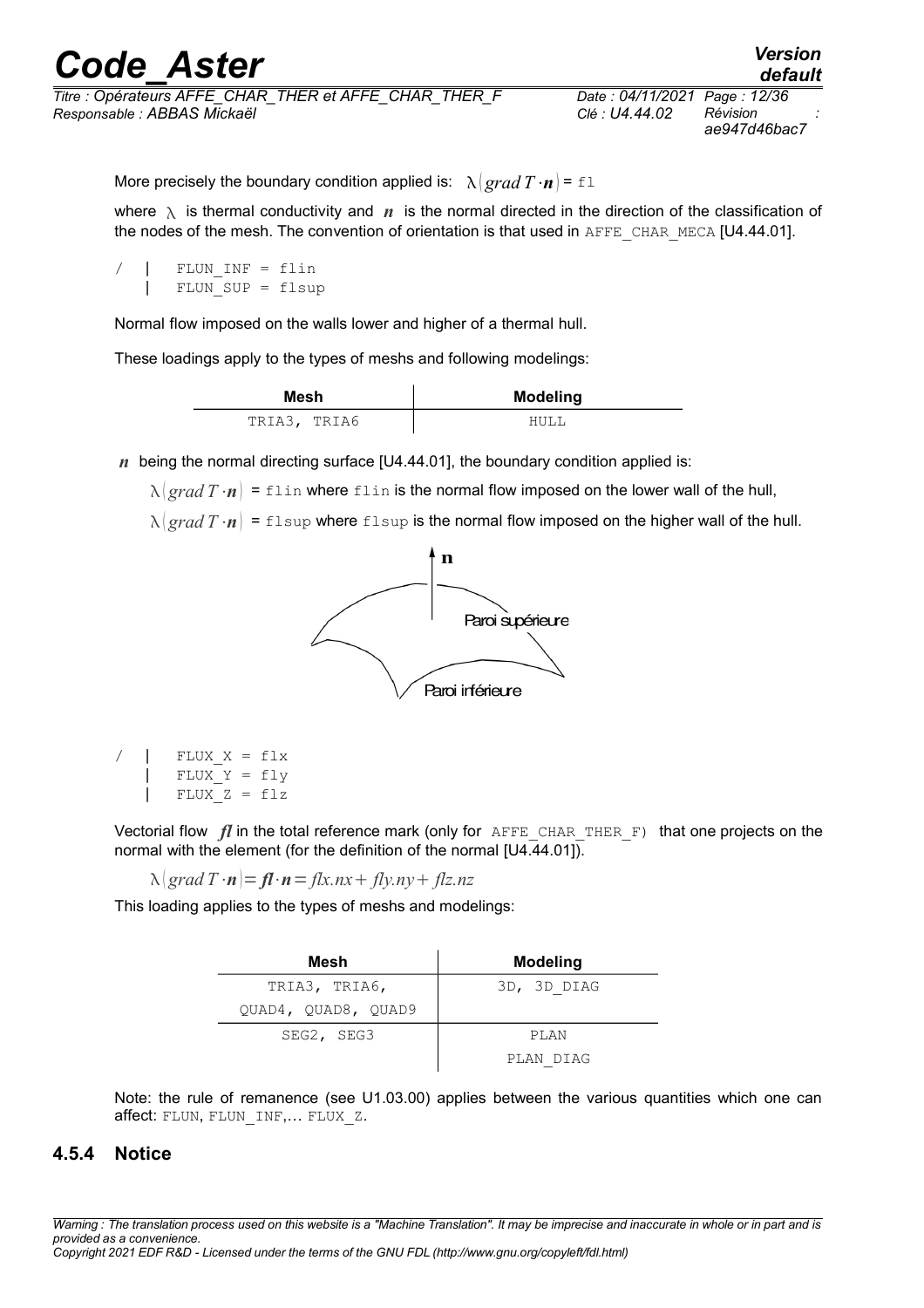*Titre : Opérateurs AFFE\_CHAR\_THER et AFFE\_CHAR\_THER\_F Date : 04/11/2021 Page : 13/36 Responsable : ABBAS Mickaël Clé : U4.44.02 Révision :*

*ae947d46bac7*

The simple keyword CARA\_TORSION this keyword factor FLUX\_REP is not documented here and does not have to be employed by the user. He is used only for the macro-order MACR\_CARA\_POUTRE. This one is used to identify the geometrical characteristics of the sections of beams. For the characteristics of torsion, the order solves a problem of Laplacian by employing in an indirect way the operators of linear thermics.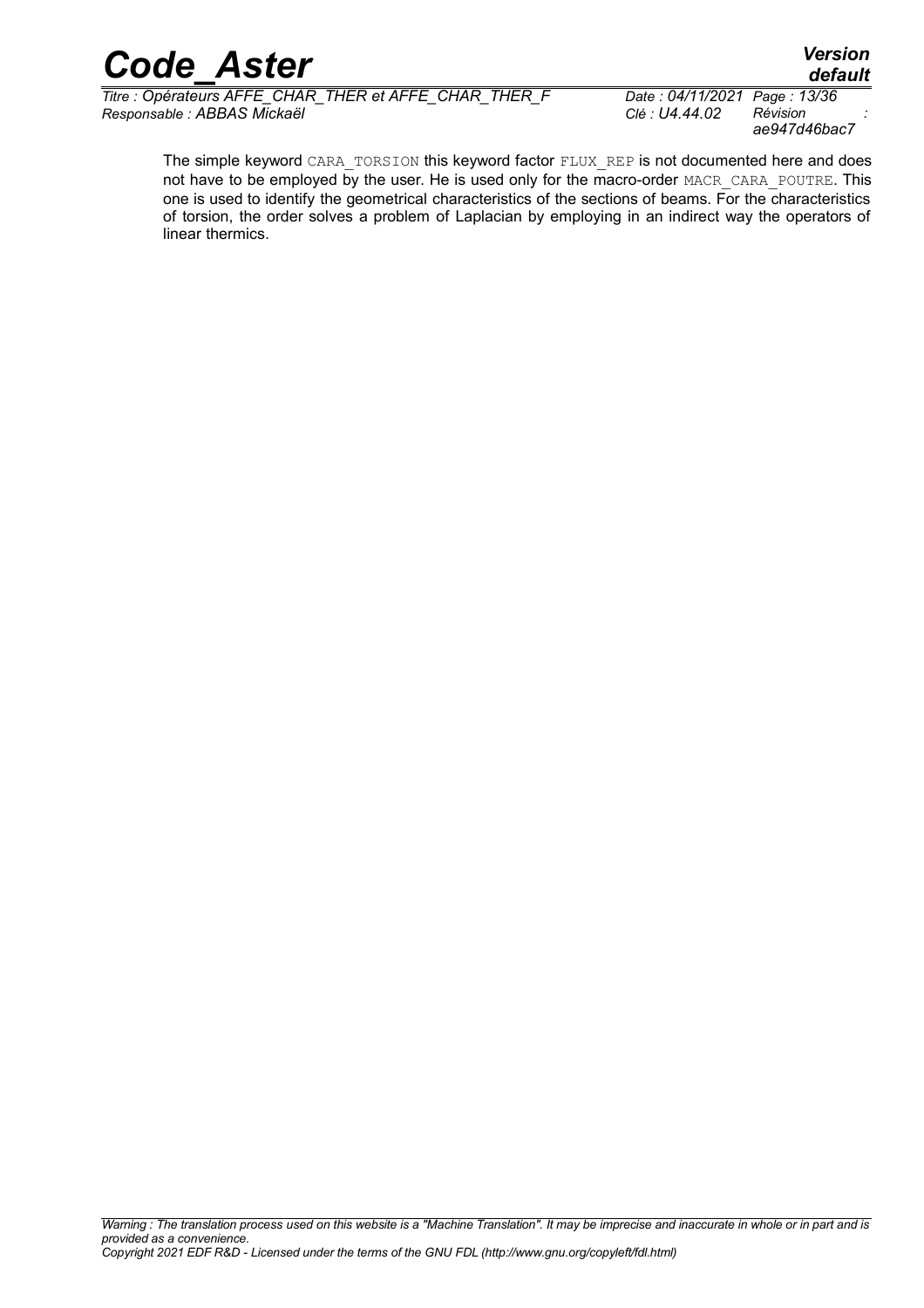*Titre : Opérateurs AFFE\_CHAR\_THER et AFFE\_CHAR\_THER\_F Date : 04/11/2021 Page : 14/36 Responsable : ABBAS Mickaël Clé : U4.44.02 Révision :*

*ae947d46bac7*

## <span id="page-13-3"></span>**4.6 Keyword FLUX\_NL**

#### **4.6.1 Goal**

<span id="page-13-2"></span>Keyword factor usable to apply **normal flows** functions of the temperature, with one **face** of voluminal element defined by one or more meshs of the type **triangle** or **quadrangle**. This keyword also makes it possible to apply a normal flow to an edge (in 2D PLAN or AXIS) on meshs of type segment. One can thus model a condition of radiation of the standard law of Stefan.

This kind of flow is available only in the order  $A$ FFE\_CHAR\_THER\_F and is used only by the orders THER NON LINE [U4.54.02] and THER NON LINE MO [U4.54.03].

The values are provided by a concept of the type function. The function depends on the temperature, other than any other parameter. Moreover, it is necessarily of a tabulée function and not about a formula.

#### **4.6.2 Syntax**

<span id="page-13-1"></span>For AFFE\_CHAR\_THER\_F

FLUX  $NL = \_F$  (  $/$  ALL = 'YES', GROUP MA = lgma, [l gr maille]  $FLUN = fl,$  [function]  $\lambda$ 

#### **4.6.3 Operands**

<span id="page-13-0"></span>FLUN: normal flow imposed on the mesh.

This loading applies to the types of meshs and following modelings:

| Mesh                | Modeling             |
|---------------------|----------------------|
| TRIA3, TRIA6,       | 3D, 3D DIAG          |
| OUAD4, OUAD8, OUAD9 |                      |
| SEG2, SEG3          | PLAN, AXIS           |
|                     | PLAN DIAG, AXIS DIAG |

More precisely the boundary condition applied is:

 $\lambda \left( \text{grad } T \cdot \mathbf{n} \right) = \pm 1$ 

where *n* is the normal directed in the direction of the classification of the nodes of the mesh. Orientation used in AFFE\_CHAR\_MECA document [U4.44.01].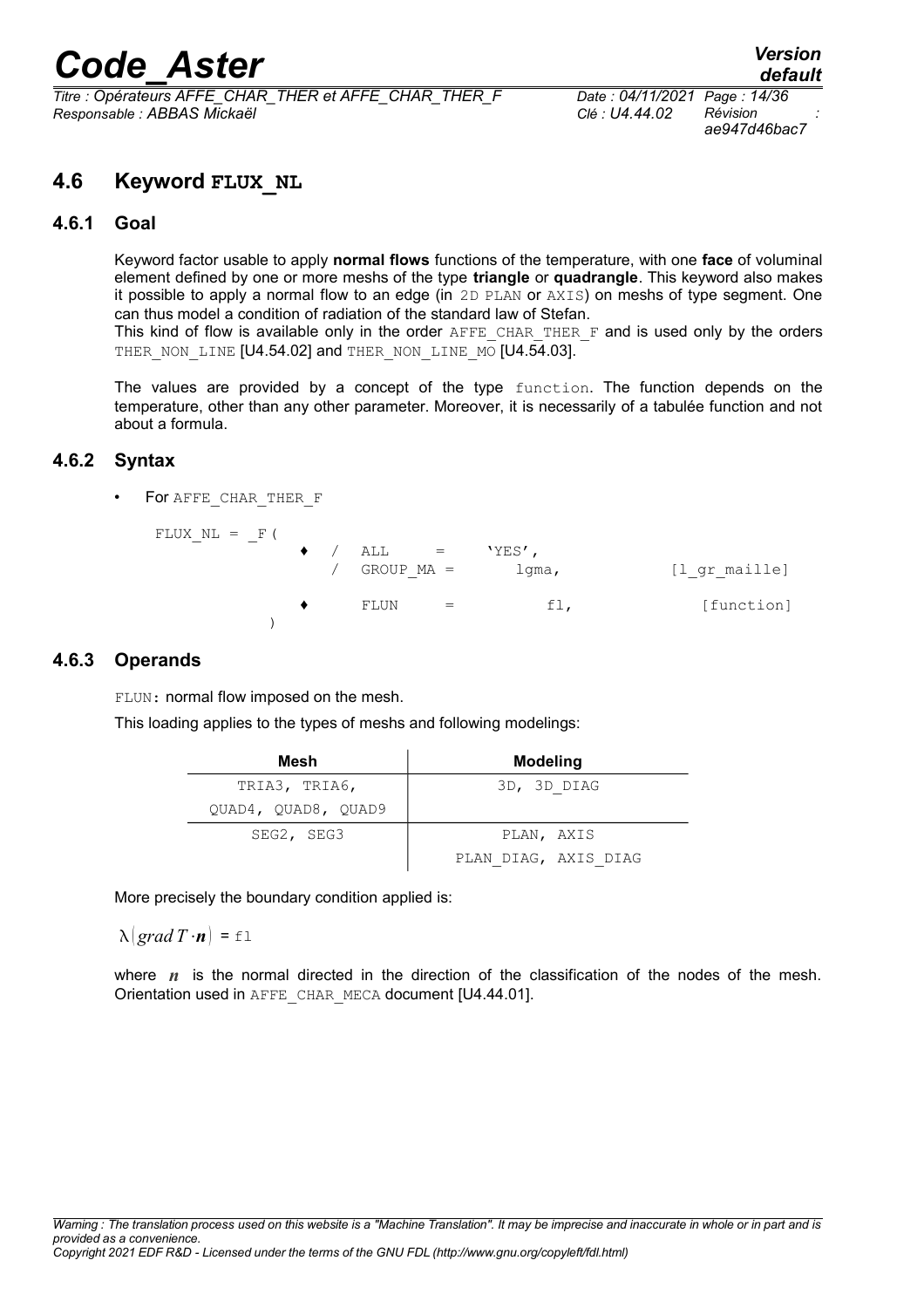*Titre : Opérateurs AFFE\_CHAR\_THER et AFFE\_CHAR\_THER\_F Date : 04/11/2021 Page : 15/36 Responsable : ABBAS Mickaël Clé : U4.44.02 Révision :*

*ae947d46bac7*

### <span id="page-14-3"></span>**4.7 Keyword RADIATION**

#### **4.7.1 Goal**

<span id="page-14-2"></span>Keyword allowing to define the flow radiated ad infinitum according to the formula:

 $\Phi_{\text{ray}} = \sigma \epsilon \left[ [T + 273.15]^4 - [T_{\infty} + 273.15]^4 \right]$ 

by the data of emissivity  $\epsilon$ , the Boltzmann constant  $\sigma$  and the temperature ad infinitum  $T_{\infty}$ expressed into Centigrade. The temperature *T* will be also expressed into Centigrade, it is thus necessary to take care, by coherence, to use only degrees Celsius for all the study.

#### **4.7.2 Syntax**

<span id="page-14-1"></span>for AFFE\_CHAR\_THER

|   | RADIATION =<br>$-$ F |   |                                                  |                            |                                        |
|---|----------------------|---|--------------------------------------------------|----------------------------|----------------------------------------|
|   |                      |   | ALL<br>$\mathbf{r} = \mathbf{r}$<br>$GROUP MA =$ | $YES'$ ,<br>$1$ qma,       | [l gr maille]                          |
|   |                      |   | SIGMA<br>$=$<br>EPSILON =<br>TEMP EXT=           | sigma,<br>epsilon,<br>tex, | [R8]<br>[R8]<br>[R8]                   |
|   |                      |   |                                                  |                            |                                        |
| ٠ | for AFFE CHAR THER F |   |                                                  |                            |                                        |
|   | $RADIATION = F$      |   |                                                  |                            |                                        |
|   |                      | ٠ | ALL<br>$\mathbf{r} = \mathbf{r}$<br>$GROUP MA =$ | $YES'$ ,<br>$1$ qma,       | [l gr maille]                          |
|   |                      |   | SIGMA<br>$=$<br>EPSILON =<br>TEMP EXT=           | sigma,<br>epsilon,<br>tex, | [function]<br>[function]<br>[function] |
|   |                      |   |                                                  |                            |                                        |

#### **4.7.3 Operands**

- <span id="page-14-0"></span> $SIGMA = sigma$
- EPSILON = epsilon
- $TEMP EXT =$  tex

This loading applies to following modelings:

| Mesh                | <b>Modeling</b>      |
|---------------------|----------------------|
| TRIA3, TRIA6,       | 3D, 3D DIAG          |
| QUAD4, QUAD8, QUAD9 |                      |
| SEG2, SEG3          | PLAN, AXIS           |
|                     | PLAN DIAG, AXIS DIAG |

sigma : Boltzmann constant,  $\sigma = 5.6710^{-8}$  in units IF (  $W/m^2$  ,  $K^4$  ) (attention with this value if the units of grid change).

epsilon : emissivity,

tex : temperature ad infinitum in degrees Celsius.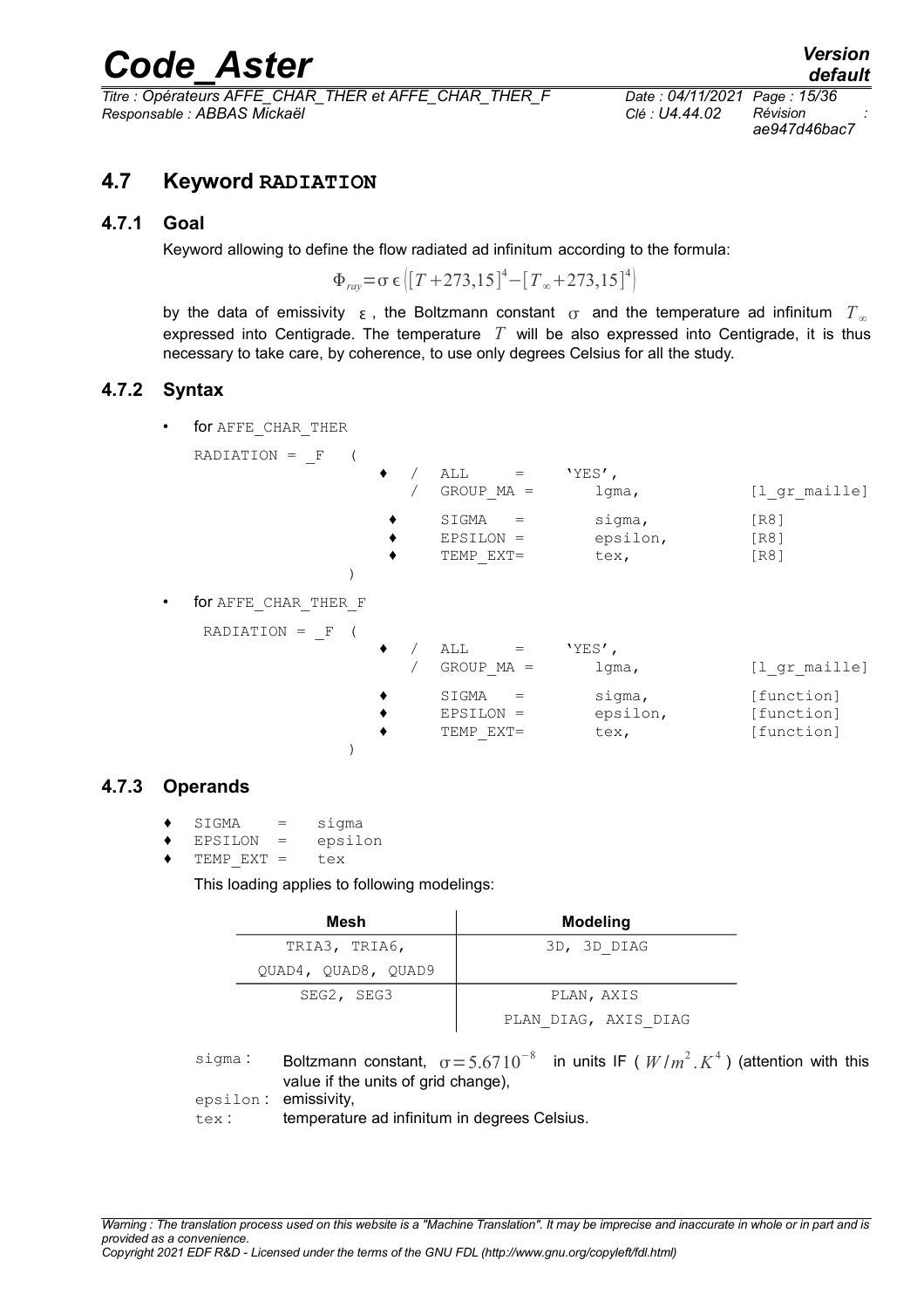*Titre : Opérateurs AFFE\_CHAR\_THER et AFFE\_CHAR\_THER\_F Date : 04/11/2021 Page : 16/36 Responsable : ABBAS Mickaël Clé : U4.44.02 Révision :*

*ae947d46bac7*

## <span id="page-15-2"></span>**4.8 Keyword EXCHANGE**

#### **4.8.1 Goal**

<span id="page-15-1"></span>Keyword factor usable to apply **conditions of exchange** with an outside temperature with one **face** voluminal elements or hulls, defined by one or more meshs of the type **triangle** or **quadrangle**. This keyword also makes it possible to apply conditions of exchange to an edge (in 2D PLAN or AXIS or AXIS FOURIER) on meshs of type segment.

According to the name of the operator called, the values are provided directly (AFFE CHAR THER) or via a concept of the type function (AFFE CHAR THER F).

#### **4.8.2 Syntax**

<span id="page-15-0"></span>for AFFE\_CHAR\_THER

 $EXCHANGE = F$  (

)

 $/$  ALL =  $'YES'$ , / GROUP MA = lgma, [l gr maille]  $\bullet$  COEF H = H, [R]  $\bullet$  TEMP EXT = tex, [R]  $\downarrow$   $\bullet$   $\text{COEF}_H$  INF = hin, [R]  $\blacklozenge$  TEMP $\overline{\text{EXT}}$  INF = texin, [R]  $\bullet$  COEF H SUP = hsup, [R] TEMP EXT SUP = texsup,  $[R]$ ) • for AFFE\_CHAR\_THER\_F  $EXCHANGE = F($  $/$  ALL = 'YES', / GROUP MA = lgma, [l gr maille]  $/ \bullet$  COEF H = HF, [function]  $\triangleleft$  TEMP EXT = texf, [function]  $/ \parallel \bullet \quad \text{COEF H INF} = \text{hinf,}$  [function]  $\triangleleft$  TEMP  $\overline{EXT}$  INF = texinf, [function]  $\overline{ }$   $\bullet$  COEF H SUP = hsupf, [function]  $TEMP$   $EXT$  SUP = texsupf, [function]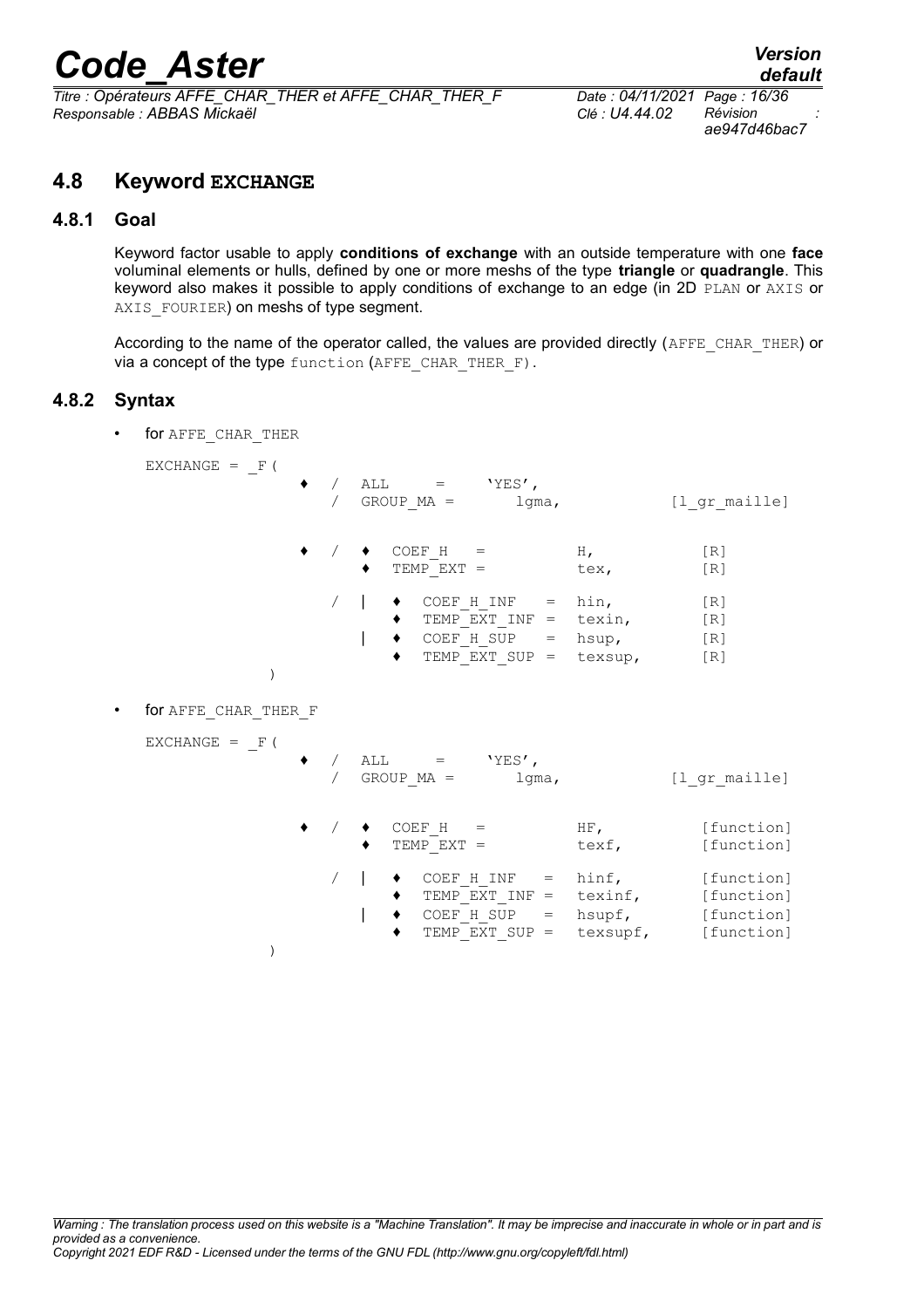*Titre : Opérateurs AFFE\_CHAR\_THER et AFFE\_CHAR\_THER\_F Date : 04/11/2021 Page : 17/36 Responsable : ABBAS Mickaël Clé : U4.44.02 Révision :*

*ae947d46bac7*

#### **4.8.3 Operands**

- <span id="page-16-0"></span>/  $\leftrightarrow$  COEF H = H,
	- $TEMP$  $EXT = \text{tex}$ ,

This loading applies to the types of meshs and following modelings:

| Mesh                | <b>Modeling</b>                  |
|---------------------|----------------------------------|
| TRIA3, TRIA6,       | 3D, 3D DIAG                      |
| OUAD4, OUAD8, OUAD9 |                                  |
| SEG2, SEG3          | PLAN, PLAN DIAG                  |
|                     | AXIS, AXIS FOURIER,<br>AXIS DIAG |

More precisely the boundary condition applied is:

 $\lambda$  *grad*  $T \cdot n$  = *h* (*tex* - *T*) (*h* > 0)

where *n* is the normal directed in the direction of the classification of the nodes tops (orientation used in AFFE\_CHAR\_MECA [U4.44.01]).

|  | COEF H INF   | $=$ hin,    |
|--|--------------|-------------|
|  | TEMP EXT INF | $=$ texin,  |
|  | COEF H SUP   | $=$ hsup,   |
|  | TEMP EXT SUP | $=$ texsup, |

This loading applies to the types of meshs and following modelings:

| Mesh         | <b>Modeling</b> |
|--------------|-----------------|
| TRIA3, TRIA6 |                 |

*n* being the normal directing surface [U2.03.03], the boundary condition applied is:

 $\lambda$ *grad*  $T \cdot n$ *=hin*(*texin* - *T*)

where hin coefficient of exchange on the lower wall of the hull, and texin outside temperature, with dimensions lower wall.

 $\lambda$ *grad*  $T \cdot n$ *=hsup* (*texsup* - *T*)

where hsup coefficient of exchange on the higher wall of the hull, and texsup outside temperature, with dimensions external wall.

Note:

•the rule of remanence (see U1.03.00) applies between the various quantities which one can affect: COEF\_H, COEF H INF,... TEMP EXT SUP.

•In the case as of loadings functions ( $A$ FFE\_CHAR\_THER\_F), as there are two distinct components (the coefficient of exchange and the temperature), which are *a priori* independent, one cannot simultaneously use this loading with a multiplying function in the operator of resolution (THER\_LINEAIRE or THER\_NON\_LINE). An error message will inform you.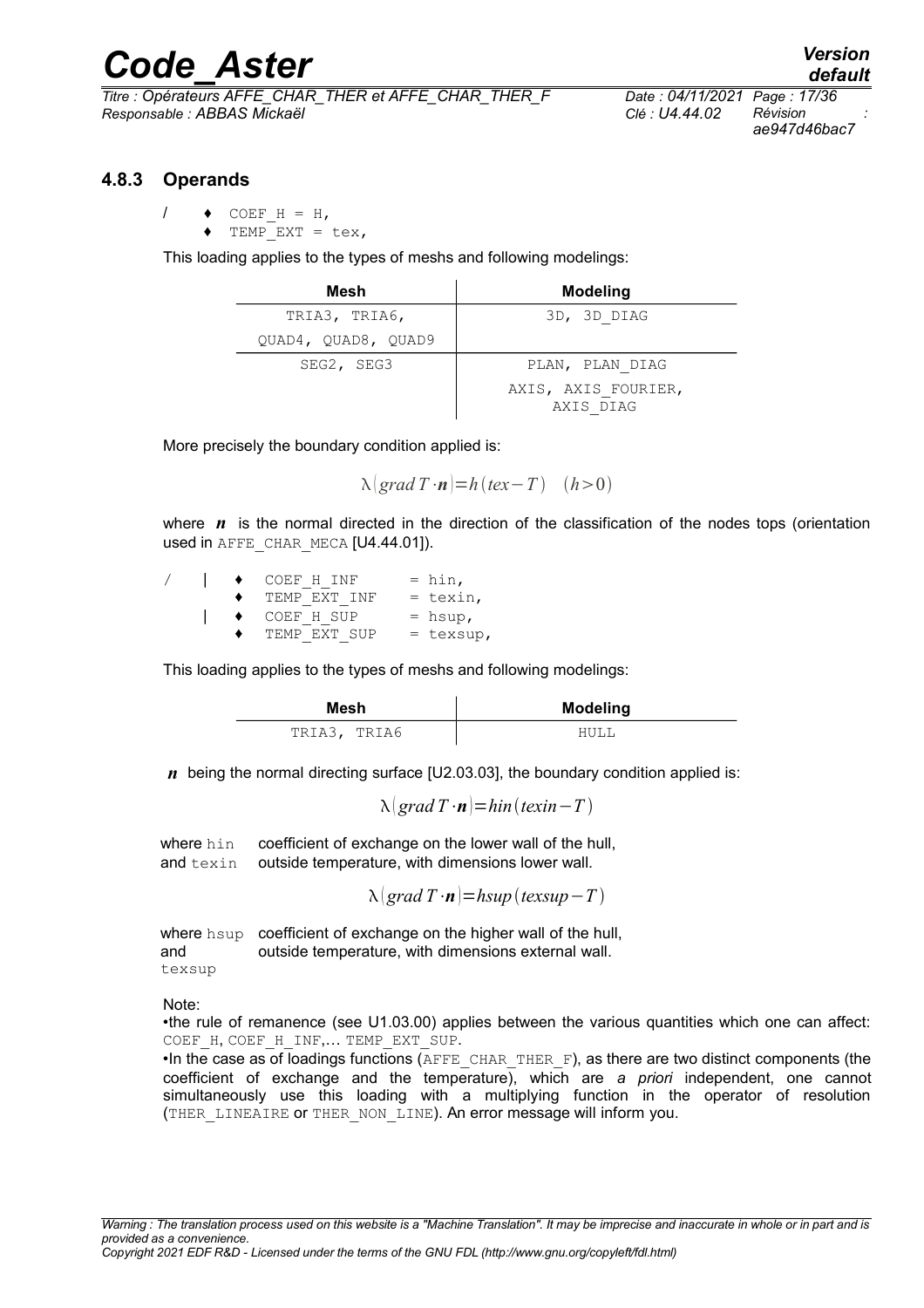*Titre : Opérateurs AFFE\_CHAR\_THER et AFFE\_CHAR\_THER\_F Date : 04/11/2021 Page : 18/36 Responsable : ABBAS Mickaël Clé : U4.44.02 Révision :*

*ae947d46bac7*

### <span id="page-17-3"></span>**4.9 Keyword SOURCE**

#### **4.9.1 Goal**

<span id="page-17-2"></span>Keyword factor usable to apply **voluminal sources** (2D or 3D) with one **field** defined by one or more meshs of the type **voluminal**.

According to the name of the operator called, the values are provided directly (AFFE\_CHAR\_THER) or via a concept of the type function (AFFE CHAR THER F). This loading accepts functions depending on the variables of order.

#### **4.9.2 Syntax**

<span id="page-17-1"></span>• for AFFE\_CHAR\_THER

|   | SOURCE= $F($         |   | $\bullet$ / | $\text{ALL}$ = 'YES',<br>$GROUP MA =$    |                     | lgma, |      |                           | [1 gr maille] |
|---|----------------------|---|-------------|------------------------------------------|---------------------|-------|------|---------------------------|---------------|
|   |                      |   |             | $\bullet$ /<br>SOUR<br>/ SOUR CALCULEE = |                     |       | chs, | $S_{\ell}$<br>[cham elem] | [R]           |
| ٠ | for AFFE CHAR THER F |   |             |                                          |                     |       |      |                           |               |
|   | SOURCE= $F($         | ٠ |             | $/$ ALL $=$                              | $'$ YES $^\prime$ , |       |      |                           |               |
|   |                      |   |             | $GROUP MA =$                             | lgma,               |       |      |                           | [1 gr maille] |
|   |                      |   | SOUR        | $=$                                      |                     | sf,   |      | [function]                |               |
|   |                      |   |             |                                          |                     |       |      |                           |               |

#### **4.9.3 Operands**

<span id="page-17-0"></span>This loading applies to the types of meshs and following modelings:

| Mesh                   | <b>Modeling</b>    |
|------------------------|--------------------|
| HEX A8, HEXA20, HEXA27 | 3D, 3D DIAG        |
| PYRA5, PYRA13,         |                    |
| PENTA6, PENTA15        |                    |
| TETRA4, TETRA10        |                    |
| TRIA3, TRIA6,          | PLAN, PLAN DIAG,   |
| OUAD4, OUAD8, OUAD9    | AXIS, AXIS FOURIER |
|                        | AXIS DIAG          |

 $SOUR = S$ ,

Value of the presumedly constant source on the element.

SOUR CALCULEE =  $chs,$ 

Name of cham elem sour R containing on each element the values of the source discretized at the points of Gauss (1era family).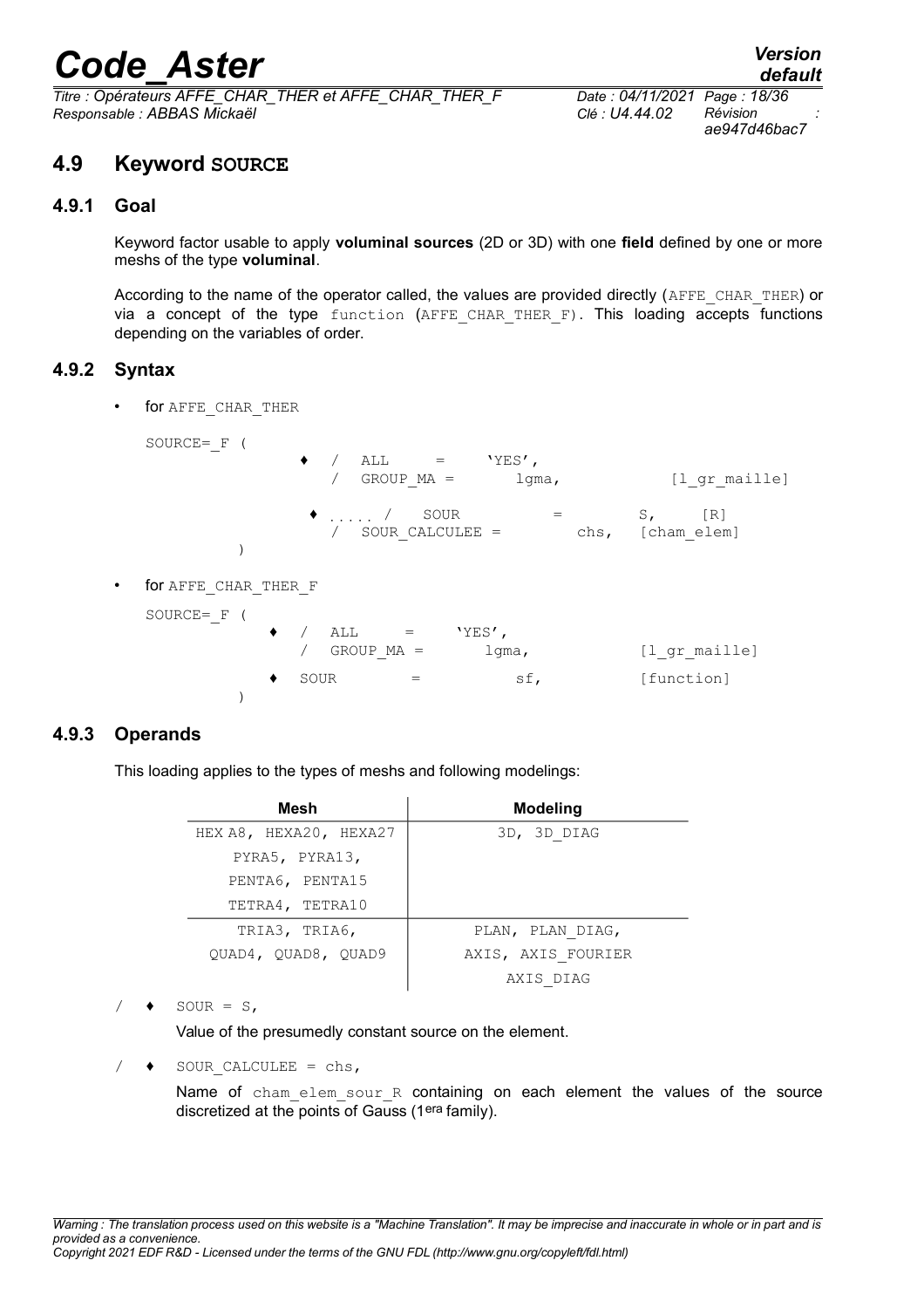*Titre : Opérateurs AFFE\_CHAR\_THER et AFFE\_CHAR\_THER\_F Date : 04/11/2021 Page : 19/36 Responsable : ABBAS Mickaël Clé : U4.44.02 Révision :*

*ae947d46bac7*

## <span id="page-18-3"></span>**4.10 Keyword PRE\_GRAD\_TEMP**

#### **4.10.1 Goal**

<span id="page-18-2"></span>Keyword factor usable to apply to an element 3D or 2D (PLAN, AXIS) a presumedly uniform variation in temperature in the element. This "initial" variation in temperature is usable for example to solve the elementary problems determining the correctors of stationary linear thermics in the basic cell (2D, 3D), in periodic homogenisation.

The coefficients of homogenized conductibility are obtained while calculating by the operator POST\_ELEM [U4.81.22] keyword ENER\_POT the energy dissipated thermically with balance in linear thermics starting from the correctors.

Because of the thermal analogy, this approach can be exploited to obtain the correctors in elasticity antiplane in the basic cell 2D, as well as in electric conduction.

Calculation uses the conductivity of material. This one is supposed to be isotropic and independent of the temperature.

The assignment can be done on one or more meshs or all the elements of the model.

#### **4.10.2 Syntax**

<span id="page-18-1"></span>for AFFE\_CHAR\_THER

| PRE GRAD TEMP $=$ F |              |             |                   |
|---------------------|--------------|-------------|-------------------|
|                     | ALL          | $'YES'$ ,   |                   |
|                     | $GROUP MA =$ | $1$ gma,    | [l gr maille]     |
|                     | $FLUX X =$   | fix,        | [R]               |
|                     | $FLUX Y =$   | fly,        | $\lceil R \rceil$ |
|                     | $FLUX Z =$   | $f\,l\,z$ , | $\lceil R \rceil$ |
|                     |              |             |                   |

#### **4.10.3 Operands**

<span id="page-18-0"></span>This loading applies to the types of meshs and following modelings:

|   | Mesh                                                                                 | <b>Modeling</b>      |
|---|--------------------------------------------------------------------------------------|----------------------|
|   | TRIA3, TRIA6,                                                                        | PLAN, AXIS,          |
|   | QUAD4, QUAD8, QUAD9                                                                  | PLAN DIAG, AXIS DIAG |
|   | HEXA8, HEXA20,<br>HEXA27<br>PENTA6, PENTA15,<br>TETRA4, TETRA10<br>PYRA5, PYRA13     | 3D, 3D DIAG          |
| ٠ | FLUX $X = flx$ (flxf)<br>FLUX $Y = fly (flyf)$<br>FLUX $Z = f1z$ (flzf) (in 3D only) |                      |

Components of the variation in temperature  $\mathit{grad} T_{\mathit{ini}}$  in the total reference mark.

The second calculated elementary member is:  $\,\int_{\,V_{\,\varepsilon}}{grad\,T_{\,\,ini}\,K\,grad\,T^*\,dV_{\,\,e}}\,}$  where  $\,\,K\,$  is the tensor of thermal conductivities.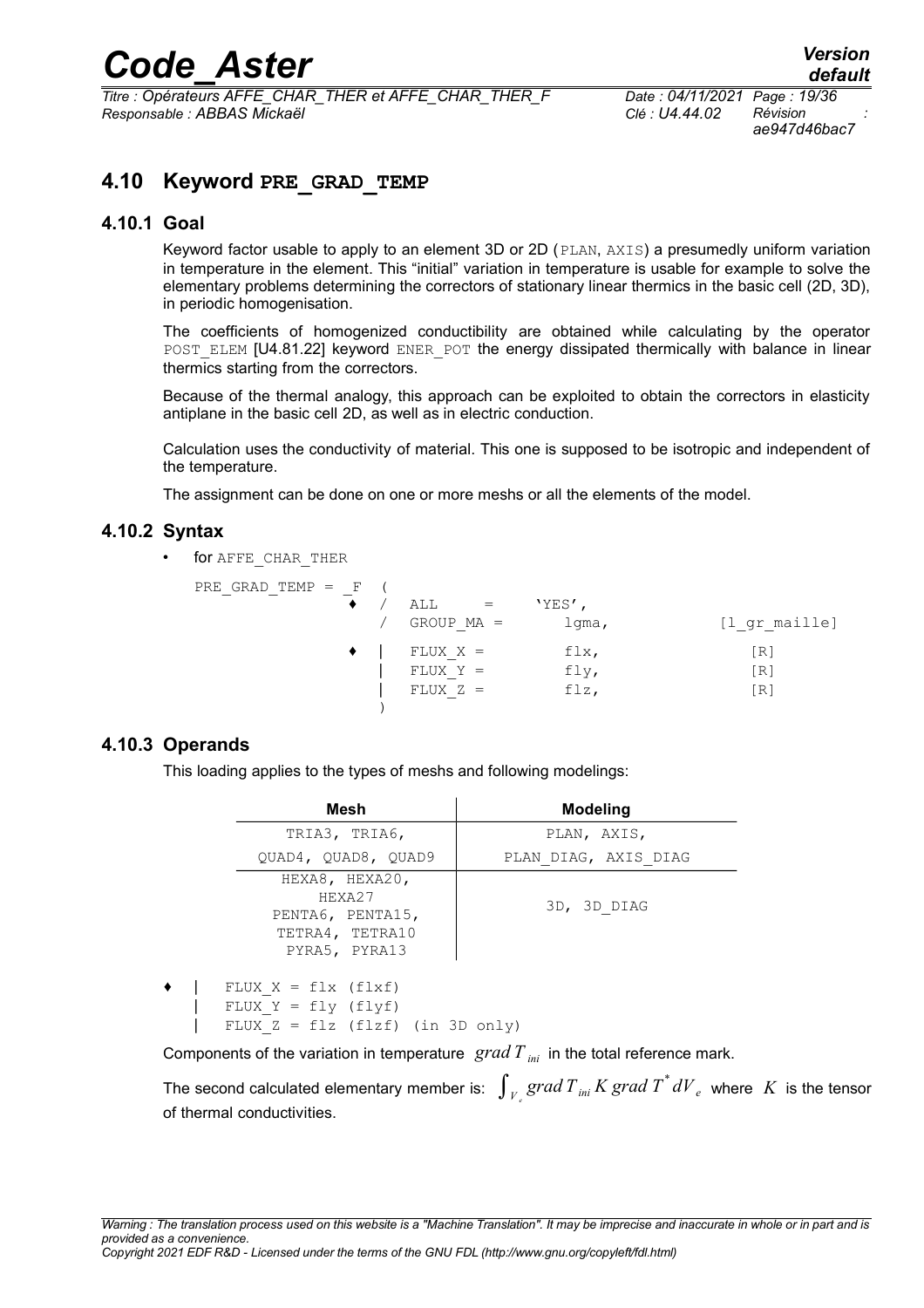*Titre : Opérateurs AFFE\_CHAR\_THER et AFFE\_CHAR\_THER\_F Date : 04/11/2021 Page : 20/36 Responsable : ABBAS Mickaël Clé : U4.44.02 Révision :*

*ae947d46bac7*

The gradients can be a function of the geometry and/or time.

• for AFFE\_CHAR\_THER\_F

PRE GRAD TEMP  $=$  F (

| KE GKAD IEMP = F |  | ALL<br>$GROUP MA =$                    | $YES'$ ,<br>$1$ qma,    | [l gr maille]                          |
|------------------|--|----------------------------------------|-------------------------|----------------------------------------|
|                  |  | $FLUX X =$<br>$FLUX Y =$<br>$FLUX Z =$ | flxf,<br>flyf,<br>flzf, | [function]<br>[function]<br>[function] |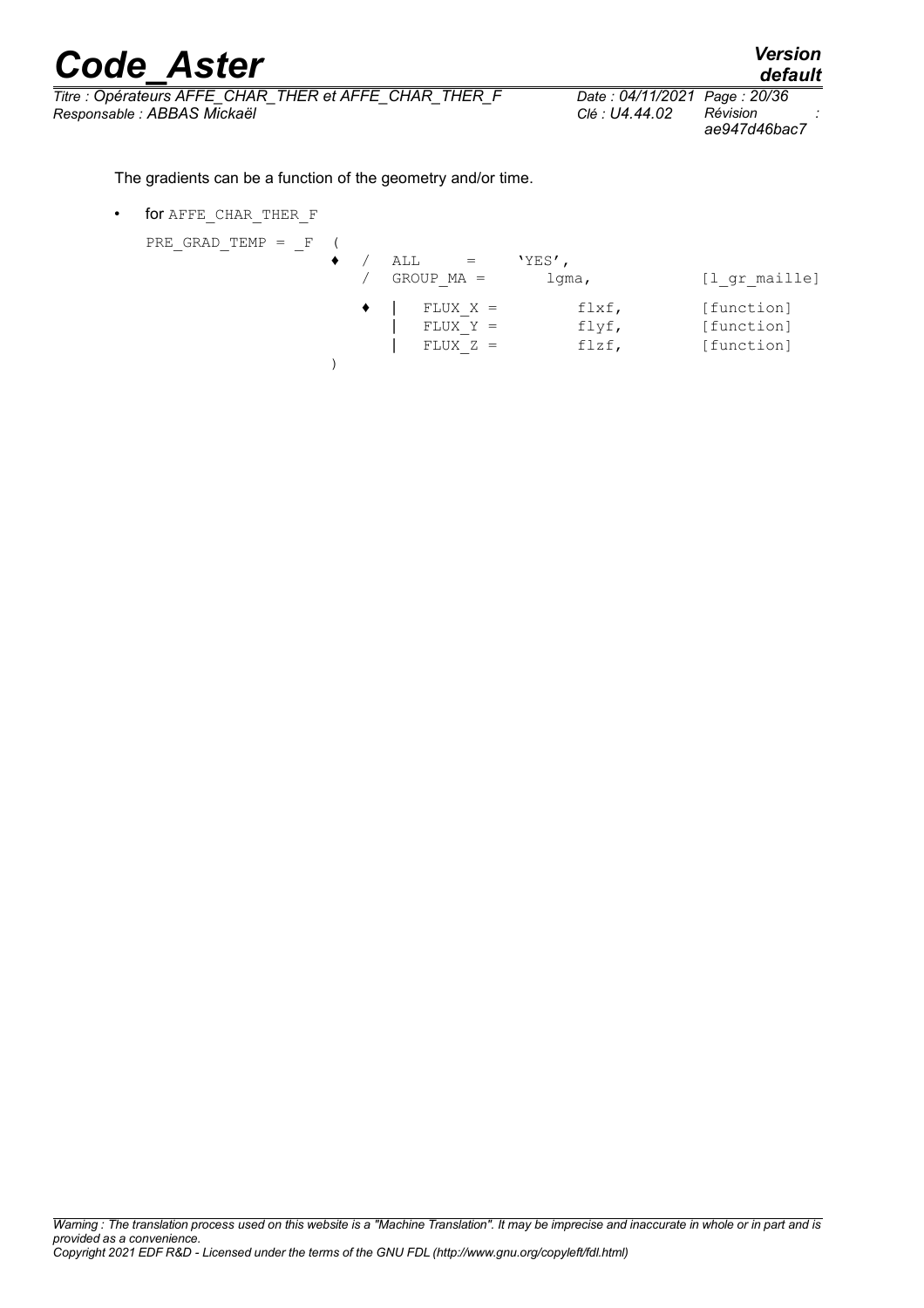*Titre : Opérateurs AFFE\_CHAR\_THER et AFFE\_CHAR\_THER\_F Date : 04/11/2021 Page : 21/36 Responsable : ABBAS Mickaël Clé : U4.44.02 Révision :*

*ae947d46bac7*

## <span id="page-20-3"></span>**4.11 Keyword LIAISON\_DDL**

#### **4.11.1 Goal**

<span id="page-20-2"></span>Keyword factor usable to define a linear relation between degrees of freedom of two or several nodes.

According to the name of the operator called, the values are provided directly (AFFE\_CHAR\_THER) or via a concept function (AFFE\_CHAR\_THER\_F).

#### **4.11.2 Syntax**

<span id="page-20-1"></span>

| ٠ | for AFFE CHAR THER                                            |                                                |  |                                                                                    |                |
|---|---------------------------------------------------------------|------------------------------------------------|--|------------------------------------------------------------------------------------|----------------|
|   | LIAISON DDL = $F$ ( $\blacklozenge$ GROUP NO = $\qquad$ lgno, |                                                |  |                                                                                    | [l_gr_noeud]   |
|   |                                                               | $\Diamond$ DDL =                               |  | $'TEMP'$ , $[DEFECT]$<br>'TEMP MIL',<br>'TEMP INF',<br>'TEMP SUP',<br>$'$ H1 $'$ , |                |
|   |                                                               | $\bullet$ COEF MULT =<br>$\bullet$ COEF IMPO = |  | hasI, [l_R]<br>B, [R]                                                              |                |
| ٠ | for AFFE CHAR_THER_F                                          |                                                |  |                                                                                    |                |
|   | LIAISON DDL = $F$ ( $\bullet$ GROUP NO = 1gno, [1 gr noeud]   |                                                |  |                                                                                    |                |
|   |                                                               | $\Diamond$ DDL =                               |  | $'TEMP'$ , $[DEFECT]$<br>'TEMP MIL',<br>'TEMP INF',<br>'TEMP SUP',<br>$'$ H1 $'$ , |                |
|   |                                                               | COEF MULT =<br>$COEF$ IMPO =                   |  | has $[1_R]$                                                                        | BF, [function] |

#### **4.11.3 Operands**

 $\lambda$ 

<span id="page-20-0"></span>The list of the nodes  $\left| N_{i}\right|$  (  $i\!=\!1,r$  ) defined by <code>GROUP\_NO</code> is ordered in a natural way, i.e. in the order of the list of group of nodes, and for each group of nodes, in the order of definition of the group by GROUP\_NO.

The argument of DDL must be a list of degrees of freedom  $\left|T_i\right\rangle$  (  $i\!=\!1,r$  ) of  $\left|r\right\rangle$  texts taken among: 'TEMP', 'TEMP\_MIL', 'TEMP\_SUP', 'TEMP\_INF', 'H1'

If the keyword DDL is omitted, by default the linear relation will relate to the degrees of freedom 'TEMP'.

The argument of  $\text{COEF\_MULT}$  must be a list  $a_i$  ( $i=1,r$ ) coefficients (of real type for AFFE CHAR THER and AFFE CHAR THER F).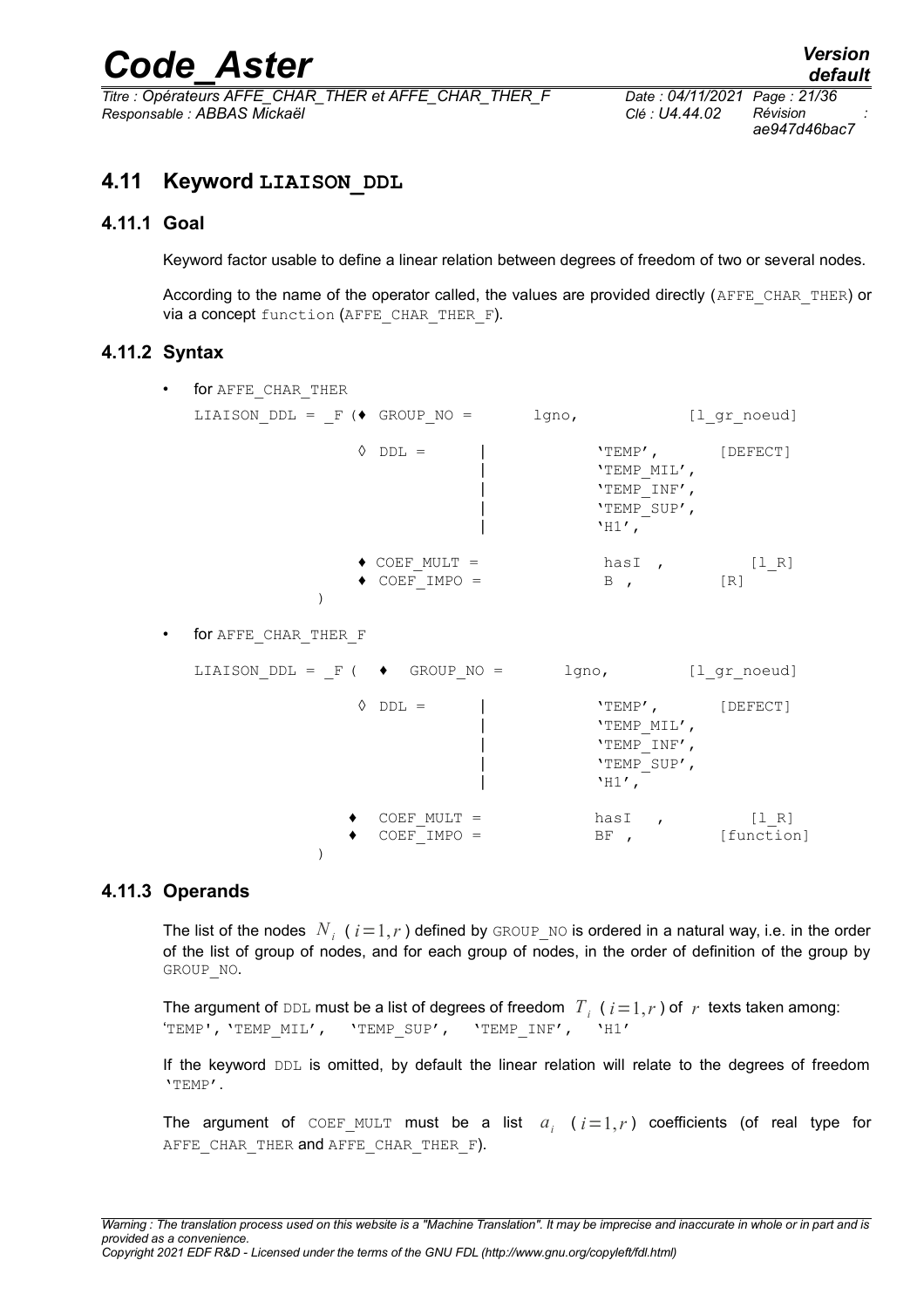# *Code\_Aster*<br>*Code\_Aster Version*<br>*Coderateurs AFFE CHAR THER et AFFE CHAR THER F* Date : 04/11/2021 Page : 22/36

*Titre : Opérateurs AFFE\_CHAR\_THER et AFFE\_CHAR\_THER\_F Date : 04/11/2021 Page : 22/36 Responsable : ABBAS Mickaël Clé : U4.44.02 Révision :*

*ae947d46bac7*

*default*

The argument of COEF IMPO is a coefficient  $\beta$  for AFFE CHAR THER, a function of space for AFFE CHAR THER F.

The following kinematic condition is applied:  $\sum^{r}$ *i*=1  $\alpha_i T_i = \beta$ 

#### **Note:**

*Components 'TEMP\_MIL', 'TEMP\_SUP' and 'TEMP\_INF' can intervene only in affected combinations only with nodes which belong to elements of hull (modeling 'HULL' ).*

*The component 'H1' can intervene only in affected combinations only with nodes which belong to elements X-FEM. In this case, only degrees of freedom 'TEMP' and 'H1' can appear in the linear relation.*

*In the case of a linear relation between the degrees of freedom of the same node, one will repeat behind the keyword GROUPE\_NO the name of group defining it node as many times as there are degrees of freedom in the relation. Example: to impose*  $T_{\text{sun}} = T_{\text{inf}}$  *on the node of group*  $GN1$ , *one will write:*

```
LIAISON_DDL = _F ( GROUP_NO = (GN1, GN1),
                  DDL = ('TEMP_SUP', 'TEMP_INF'),
                  COEF_MULT = (1. , - 1.),
                 COEF_IMPO = 0. ,
               )
```
*It is important to note that with an occurrence of the keyword factor <i>LIAISON DDL* corresponds *one and only one linear relation.*

*If one wants to impose the same relation between 2 groups of nodes GRN01 and GRN02 (even temperature node with node for example) one cannot write:*

*LIAISON\_DDL = \_F ( GROUP\_NO = (GRN01, GRN02), DDL = ('TEMP', 'TEMP'), COEF\_MULT = (1. , - 1.), COEF\_IMPO = 0. , )*

*This writing has direction only if GRN01 and GRN02 contain each one one node. It will be necessary in the case to clarify each linear relation above, node by node.*

*The keyword LIAISON\_GROUP on the other hand allows to condense the writing of the linear relations between 2 groups of nodes in opposite.*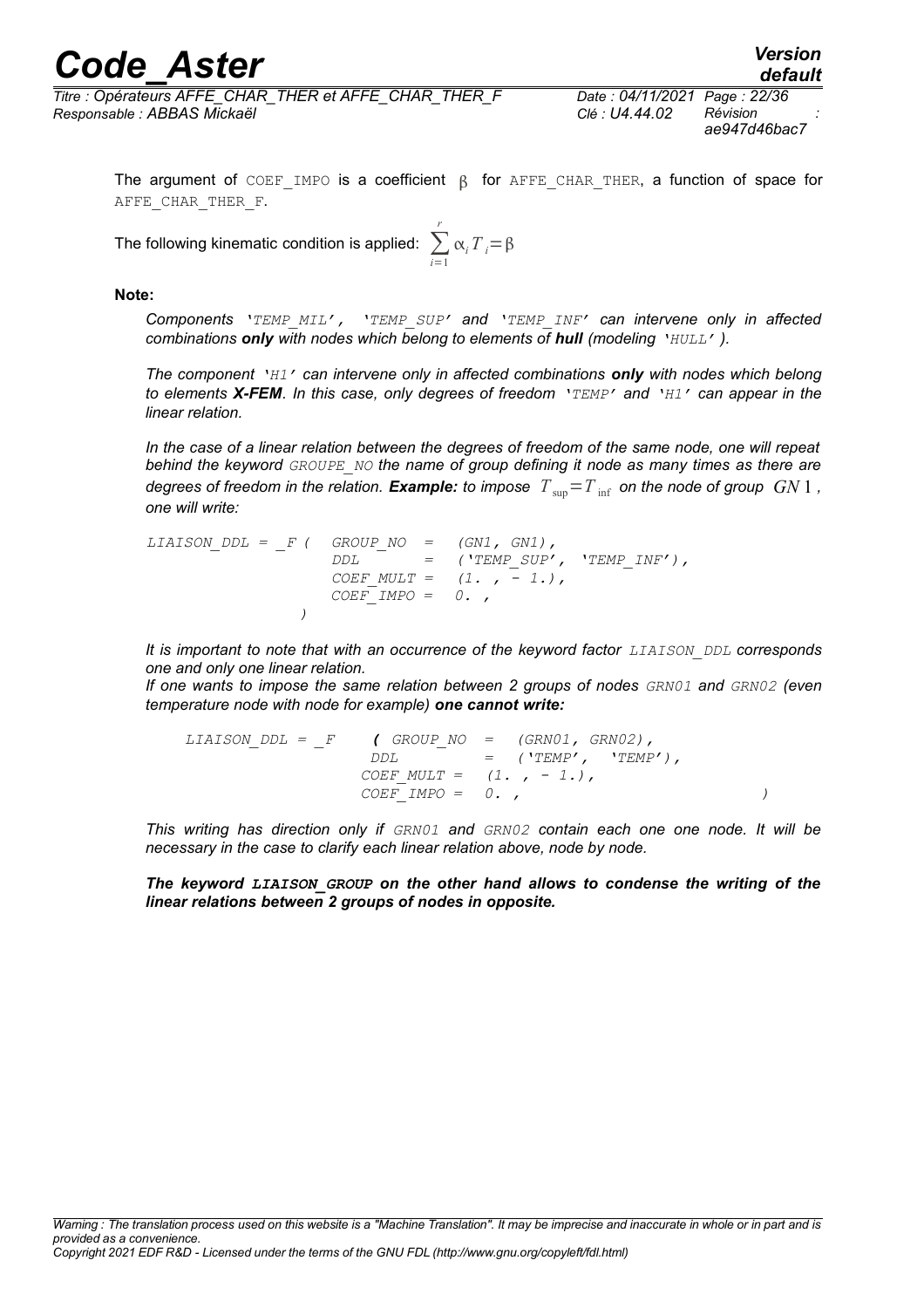# *Code\_Aster Version*<br>*Titre* : Opérateurs AFFE CHAR THER et AFFE CHAR THER F Date : 04/11/2021 Page : 23/36

*Titre : Opérateurs AFFE\_CHAR\_THER et AFFE\_CHAR\_THER\_F Date : 04/11/2021 Page : 23/36 Responsable : ABBAS Mickaël Clé : U4.44.02 Révision :*

*ae947d46bac7*

## <span id="page-22-2"></span>**4.12 Keyword LIAISON\_GROUP**

#### **4.12.1 Goal**

<span id="page-22-1"></span>Keyword factor usable to define linear relations between couples of nodes, these couples of nodes being obtained while putting in opposite two lists of meshs or nodes.

According to the name of the operator called  $N$ , the values are provided directly (AFFE\_CHAR\_THER) or via a concept function (AFFE\_CHAR\_THER\_F).

#### **4.12.2 Syntax**

<span id="page-22-0"></span>• for AFFE\_CHAR\_THER

| LIAISON GROUP= $F$ ( $\rightarrow$ / $\rightarrow$ GROUP MA 1 = 1gma1, [1 gr maille] |   |           |                                                                                       |              |          |                                                         |                             |          |
|--------------------------------------------------------------------------------------|---|-----------|---------------------------------------------------------------------------------------|--------------|----------|---------------------------------------------------------|-----------------------------|----------|
|                                                                                      |   |           | GROUP MA $2 = 1$ gma $2$ , $[1$ gr maille]                                            |              |          |                                                         |                             |          |
|                                                                                      |   |           | $/$ $\bullet$ GROUP_NO_1 = lgno1, [l_gr_noeud]                                        |              |          |                                                         |                             |          |
|                                                                                      |   |           | GROUP $NO_2$ = $1gno2$ , $[1_gr_new]$                                                 |              |          |                                                         |                             |          |
|                                                                                      | ♦ |           | SANS GROUP NO = lgno, [l gr noeud]                                                    |              |          |                                                         |                             |          |
|                                                                                      | ♦ | $DDL 1 =$ |                                                                                       | $'$ H1 $'$ , |          | $"TEMP'$ ,<br>'TEMP MIL',<br>'TEMP INF',<br>'TEMP SUP', |                             | [DEFECT] |
|                                                                                      | ♦ | $DDL$ 2 = |                                                                                       |              | $'$ H1', | $"TEMP'$ ,<br>'TEMP MIL',<br>'TEMP INF',<br>'TEMP SUP', | [DEFECT]                    |          |
|                                                                                      |   |           | $COEF_MULT_1 =$ has1i, $[1_R]$<br>COEF_MULT_2 = $has2i$ , $[1_R]$<br>COEF IMPO $=$ B, |              |          |                                                         | [R]                         |          |
|                                                                                      | ♦ |           | CENTER $=$ Lr,<br>ANGL NAUT = $Lr$ ,<br>TRAN = $Lr$ ,                                 |              |          |                                                         | $[1 R]$<br>$[1 R]$<br>[1 R] |          |

)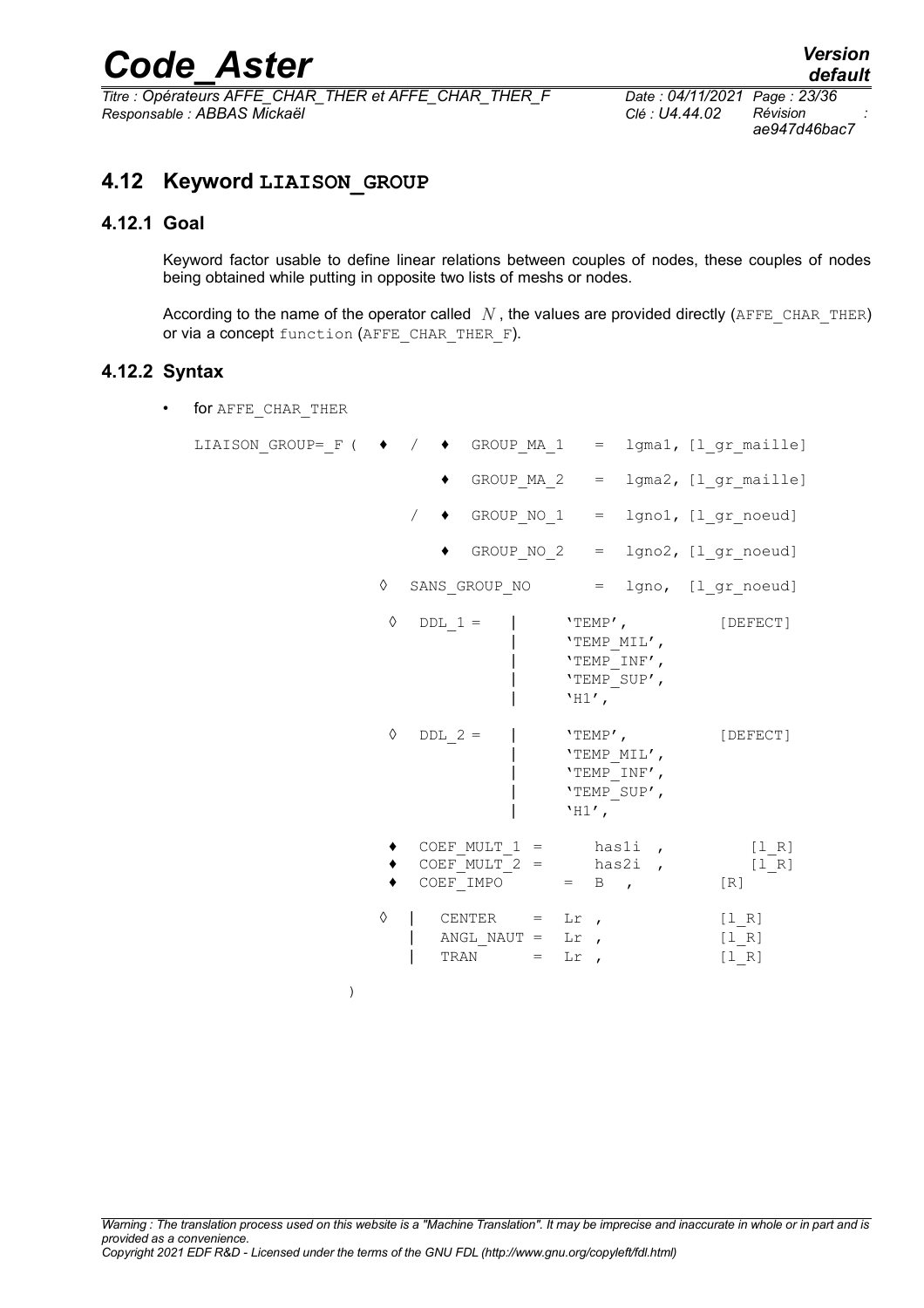*Code\_Aster Version Titre : Opérateurs AFFE\_CHAR\_THER et AFFE\_CHAR\_THER\_F Date : 04/11/2021 Page : 24/36 Responsable : ABBAS Mickaël Clé : U4.44.02 Révision :*

)

| $D_{max}$ , $0A/2C$ |         |  |  |
|---------------------|---------|--|--|
|                     | default |  |  |
|                     |         |  |  |

*ae947d46bac7*

| $\bullet$ | for AFFE CHAR THER F                                                                 |   |                                                                                                |                                                                                    |                                                           |
|-----------|--------------------------------------------------------------------------------------|---|------------------------------------------------------------------------------------------------|------------------------------------------------------------------------------------|-----------------------------------------------------------|
|           | LIAISON GROUP= $F$ ( $\rightarrow$ / $\rightarrow$ GROUP MA 1 = lgma1, [1 gr maille] |   |                                                                                                |                                                                                    |                                                           |
|           |                                                                                      |   | GROUP_MA_2                                                                                     |                                                                                    | $=$ lgma2, $[1 gr_maille]$                                |
|           |                                                                                      |   | $/ \bullet$ GROUP_NO_1                                                                         |                                                                                    | $=$ $1$ gno1, $[1$ <sup>or</sup> noeud]                   |
|           |                                                                                      |   |                                                                                                | GROUP NO $2 = 1$ gno $2$ , $[1_gr_n]$ noeud]                                       |                                                           |
|           |                                                                                      | ♦ | SANS GROUP_NO = $l_gr_n$ [1_gr_noeud]                                                          |                                                                                    |                                                           |
|           |                                                                                      | ♦ | $DDL 1 =$                                                                                      | $'TEMP'$ , $[DEFECT]$<br>'TEMP MIL',<br>'TEMP INF',<br>'TEMP SUP',<br>$'$ H1 $'$ , |                                                           |
|           |                                                                                      | ♦ | $DDL$ 2 =                                                                                      | $'TEMP'$ ,<br>'TEMP MIL',<br>'TEMP INF',<br>'TEMP SUP',<br>$'HI'$ ,                | [DEFECT]                                                  |
|           |                                                                                      |   | COEF MULT $1 =$ has $1i$ ,<br>COEF MULT $2 = \text{has} 2i$ ,<br>COEF IMPO $=$ BF,             |                                                                                    | [1 R]<br>$[1 R]$<br>[function]                            |
|           |                                                                                      | ♦ | CENTER $=$ Lr,<br>ANGL NAUT = $Lr$ ,<br>$\begin{array}{ccc}\n\text{TRAN} & = & \\ \end{array}$ | $\operatorname{Lr}$ ,                                                              | $[1 R]$<br>[1 R]<br>$\begin{bmatrix} 1 & R \end{bmatrix}$ |

#### <span id="page-23-0"></span>**4.12.3 Operands**



**Figure 4.11.3-a: Geometrical transformation of a border in another**

*Warning : The translation process used on this website is a "Machine Translation". It may be imprecise and inaccurate in whole or in part and is provided as a convenience. Copyright 2021 EDF R&D - Licensed under the terms of the GNU FDL (http://www.gnu.org/copyleft/fdl.html)*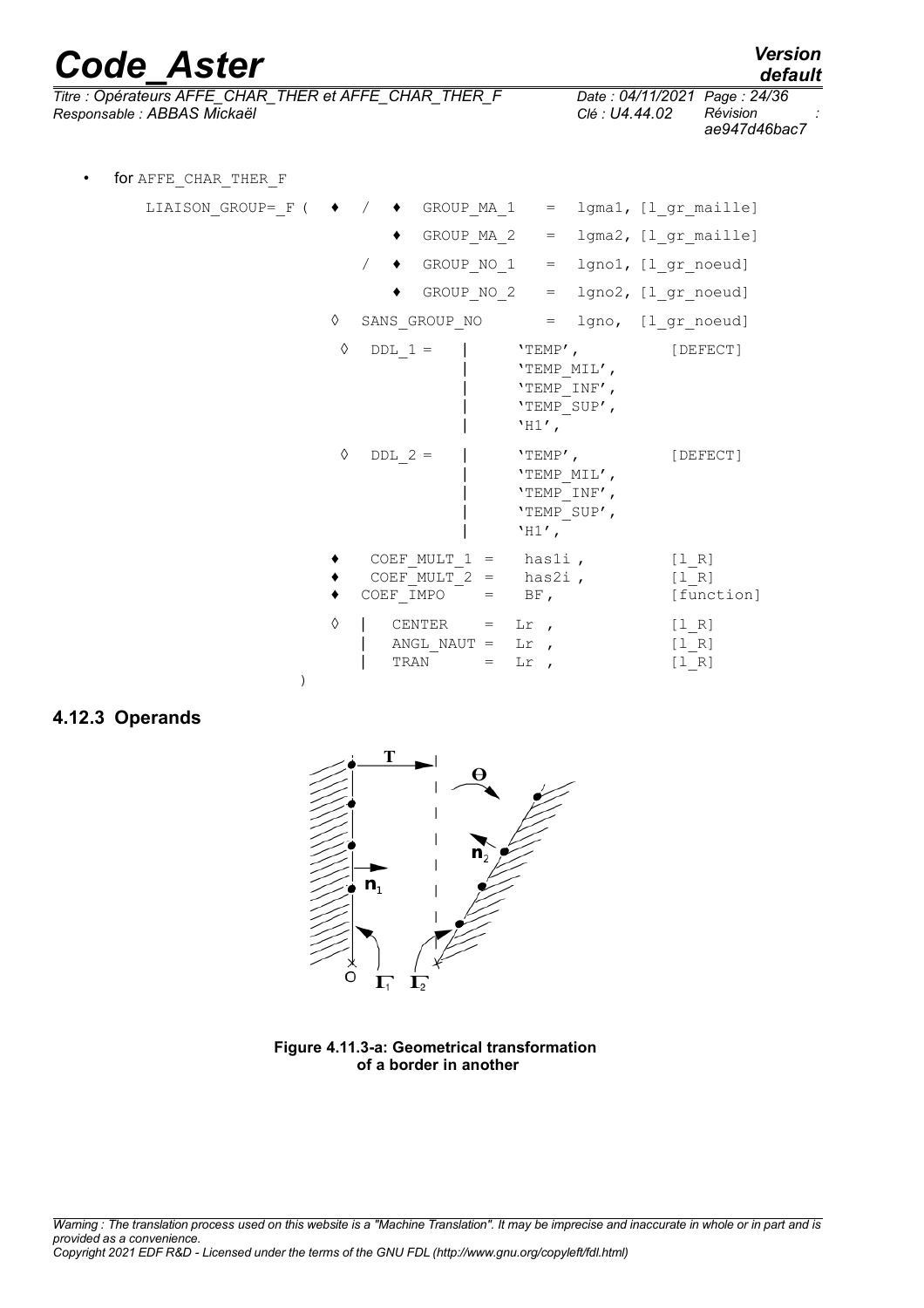*Titre : Opérateurs AFFE\_CHAR\_THER et AFFE\_CHAR\_THER\_F Date : 04/11/2021 Page : 25/36 Responsable : ABBAS Mickaël Clé : U4.44.02 Révision :*

*ae947d46bac7*

*default*

$$
\text{Kinematic condition "general":} \quad \sum_{i=1}^{NDDL1} \alpha_{1i} T \big|_{\Gamma_1} + \sum_{i=1}^{NDDL2} \alpha_{2i} T \big|_{\Gamma_2} = \beta
$$

 $/$   $\leftrightarrow$  GROUP MA 1 =

This operand defines  $|\Gamma_1|$  via the meshs which compose it.

GROUP MA  $2 =$ 

This operand defines  $|\Gamma_2|$  via the meshs which compose it.

 $\triangleleft$  GROUP NO 1 =

This operand defines  $|\Gamma_1|$  via the nodes which compose it.

GROUP NO  $2 =$ 

This operand defines  $|\Gamma_2|$  via the nodes which compose it.

◊ SANS\_GROUP\_NO =

This operand makes it possible to remove list of the couples of nodes out of screw - with screw all the couples of which at least one of the nodes belongs to the list of nodes given.

That makes it possible to avoid the accumulation of linear relations on the same node during various iterations on the keyword factor LIAISON GROUP what leads most of the time to a singular matrix.

COEF\_MULT\_1 (resp. COEF MULT 2)

List of realities dimensioned exactly with the number of degrees of freedom declared in DDL 1 (resp. DDL 2) corresponding to the multiplying coefficients of the linear relation.

- COEF IMPO: coefficient of blocking of the linear relation:
	- : reality for AFFE\_CHAR\_THER
	- $\beta_{\scriptsize f}$   $\,$   $\,$   $\,$   $\,$  function for <code>AFFE\_CHAR\_THER\_F</code>
- ◊ CENTER : coordinates of the centre of rotation
- $\Diamond$  ANGL NAUT : nautical angles in degrees defining rotation (see AFFE CARA ELEM [U4.42.01] keyword ORIENTATION )
- ◊ TRAN : components of the vector translation

These operands make it possible to define a virtual transformation (rotation and/or translation) approximate of  $|\Gamma_1|$  in  $|\Gamma_2|$  in order to ensure the bijectivity of the function opposite.

 $DDL$  1 (  $resp. DDL$  2):

List of texts taken among: 'TEMP', 'TEMP\_MIL', 'TEMP\_INF', 'TEMP\_SUP', 'H1'

'TEMP\_MIL', 'TEMP\_INF' and 'TEMP\_SUP' can be used only for elements of thermal hull (modeling: 'HULL').

'H1' can be used only for elements X-FEM. In this case, only degrees of freedom 'TEMP' and 'H1' can appear in the linear relations.

By default, the degree of freedom considered for all the nodes of the linear relations is 'TEMP'.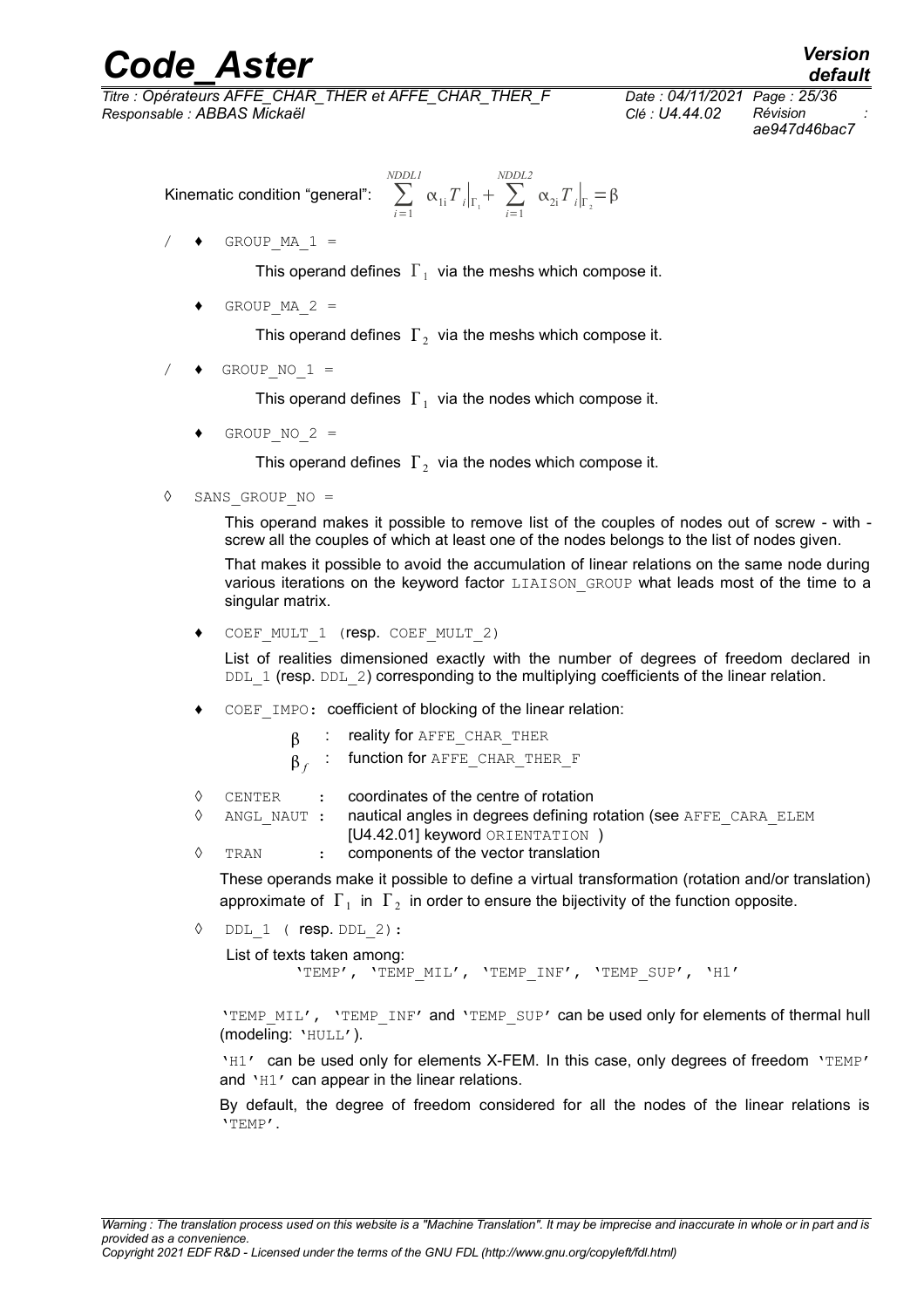*Titre : Opérateurs AFFE\_CHAR\_THER et AFFE\_CHAR\_THER\_F Date : 04/11/2021 Page : 26/36 Responsable : ABBAS Mickaël Clé : U4.44.02 Révision :*

*ae947d46bac7*

#### **4.12.4 Use of LIAISON\_GROUP**

<span id="page-25-0"></span>•  $\;$  <code>LIAISON\_GROUP</code> generate linear relations only between 2 nodes (one on  $\,\Gamma_{\,1}$  , one on  $\,\Gamma_{\,2}$  )

To generate linear relations on more than 2 nodes, to use the keyword LIAISON DDL.

determination of the couples of nodes in opposite:

initially, one draws up the two lists of nodes to be put in opposite (IE to be paired), for each occurrence of the keyword factor LIAISON\_GROUP :

- for the keywords GROUP\_NO\_1 and GROUP\_NO\_2, they are the nodes setting up the groups of nodes,
- for the keywords  $GROUP$  MA 1 and  $GROUP$  MA 2, they are the nodes of the meshs setting up the groups of meshs.

The redundancies being eliminated, the two lists of nodes obtained must have the same length.

The determination of the couples of nodes in opposite is done in several stages:

for each node *N1* first list, one seeks the node image  $N2 = f(NI)$  second list. If F is not injective (a node *N2* is the image of two distinct nodes *N1* and *N1'* ), the following error message is transmitted:

<F> <AFFE\_CHAR\_THER> <PACOAP> CONFLICT IN OPPOSITE NODES THE NODE N2 IS IT WITH RESPECT TO THE NODES N1 AND N1'

for each node *N2* second list, one seeks the node image  $NI = g(N2)$  first list. If G is not injective (a node *N1* is the image of two distinct nodes *N2* and *N2 '* ), the following error message is transmitted:

<F> <AFFE\_CHAR\_MECA> <PACOAP> CONFLICT IN OPPOSITE NODES THE N1 NODE IS IT WITH RESPECT TO THE NODES N2 AND N2'

• it is checked that  $g = f^{-1}$ , i.e. the couples obtained by the stages a) and b) are the same ones (one wants to have a bijection *f* between the two lists of nodes). If F is not surjective, the following error message is transmitted:

<F> <AFFE\_CHAR\_MECA> <PACOAP> CONFLICT IN OPPOSITE GENERATE SUCCESSIVELY FROM LISTS LIST1 AND LIST2 THE NODE OF THE FIRST N1 LIST IS NOT THE IMAGE OF ANY NODE BY OPPOSITE CORRESPONDENCE

For a node N given, node image is called  $f(N)$  the node of the other list of nodes which carries out the minimum of distance with *N* . To facilitate pairing, in particular in the case of particular geometries (where borders  $|\Gamma_1|$  and  $|\Gamma_2|$  could "almost" result one from the other by the composition of a translation and of a rotation), one gives the opportunity of making a virtual geometrical transformation of the first group of nodes (translation and rotation (cf [Figure 4.11.3-a]) before calculating the distances (keywords TRAN, CENTER and ANGL NAUT).

For each occurrence of the keyword factor LIAISON GROUP, one thus builds the list of the new couples in opposite. When all the occurrences were swept, one removes list the couples in double.

*Warning : The translation process used on this website is a "Machine Translation". It may be imprecise and inaccurate in whole or in part and is provided as a convenience. Copyright 2021 EDF R&D - Licensed under the terms of the GNU FDL (http://www.gnu.org/copyleft/fdl.html)*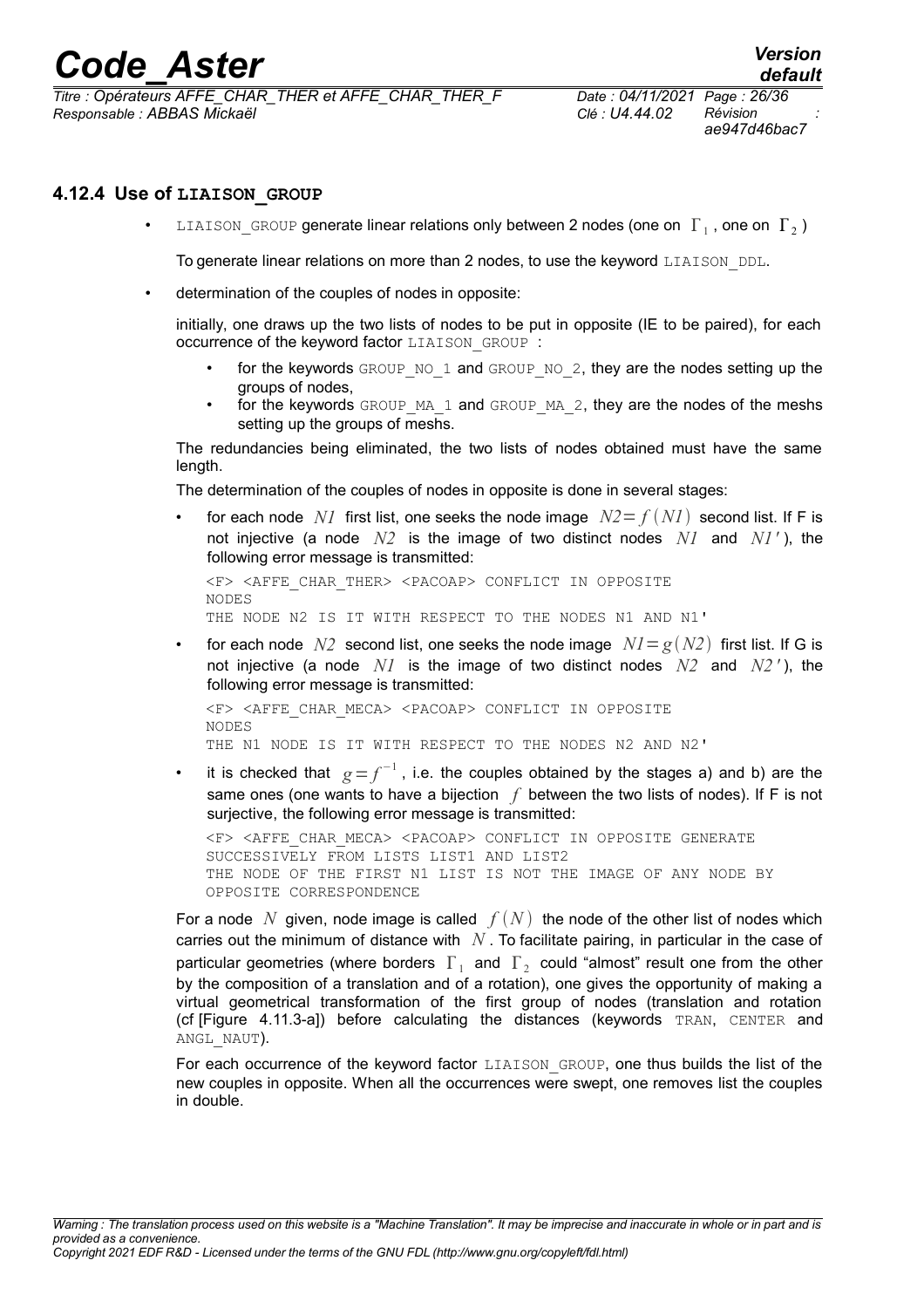*Titre : Opérateurs AFFE\_CHAR\_THER et AFFE\_CHAR\_THER\_F Date : 04/11/2021 Page : 27/36 Responsable : ABBAS Mickaël Clé : U4.44.02 Révision :*

*ae947d46bac7*

#### **Note:**

*In the couples of nodes in opposite, the order of the nodes is important. So for the first occurrence of LIAISON\_GROUP , a node N belonged to the first group of nodes and a node M with the second group of nodes, and that for the second occurrence of LIAISON\_GROUP , it is the reverse, one will obtain at the conclusion of pairing the couples*  $(N, M)$  and  $(M, N)$ . They will not be eliminated during detection of the redundancies; *on the other hand, the matrix obtained will be singular. Thus, one advises to keep same logic during the description of the edges out of screw - with - screw.*

### <span id="page-26-5"></span>**4.13 Keyword LIAISON\_MAIL**

#### **4.13.1 Goal**

<span id="page-26-4"></span>Keyword factor allowing "to thermically restick" two edges of a structure. These edges can be with a grid differently (incompatible grids) but must result one from the other by rotation and/or translation.

#### **4.13.2 Syntax**

<span id="page-26-3"></span>in AFFE\_CHAR\_THER only

| LIAISON MAIL = F ( $\rightarrow$ GROUP MA MAIT = |                                      | lgma mait,                                                                        |                  |
|--------------------------------------------------|--------------------------------------|-----------------------------------------------------------------------------------|------------------|
|                                                  | GROUP MA ESCL =<br>GROUP NO ESCL $=$ | lgma escl,<br>lgno escl,                                                          |                  |
|                                                  | DISTANCE MAX =                       | d max,                                                                            | [R]              |
|                                                  | TRAN =<br>$CENTER$ =<br>٠            | (tx, ty, [tz]),<br>(xc, yc, [zc]),<br>ANGL NAUT = $(alpha, [beta, gamma]), [l R]$ | [1 R]<br>$[1 R]$ |

<span id="page-26-2"></span>Face 1 is called face "Master"; face 2 is called face "slave".

#### **4.13.3 Operands**

#### **4.13.3.1 GROUP\_MA\_ESCL / GROUP\_NO\_ESCL**

<span id="page-26-1"></span>These keywords make it possible to define the whole of the nodes of the face slave. One takes all the nodes specified by the keyword GROUP\_NO\_ESCL more possibly nodes carried by the meshs specified by the keyword GROUP MA ESCL.

#### **4.13.3.2 GROUP\_MA\_MAIT**

<span id="page-26-0"></span>This keyword makes it possible to define the whole of the meshs where they with respect to the nodes of the face slave will be sought.

One should not give the meshs of surface (in 3D) composing the adjacent face Master, but voluminal meshs with the face Master. The specified meshs are candidates for the research of opposite. One can give too much of it.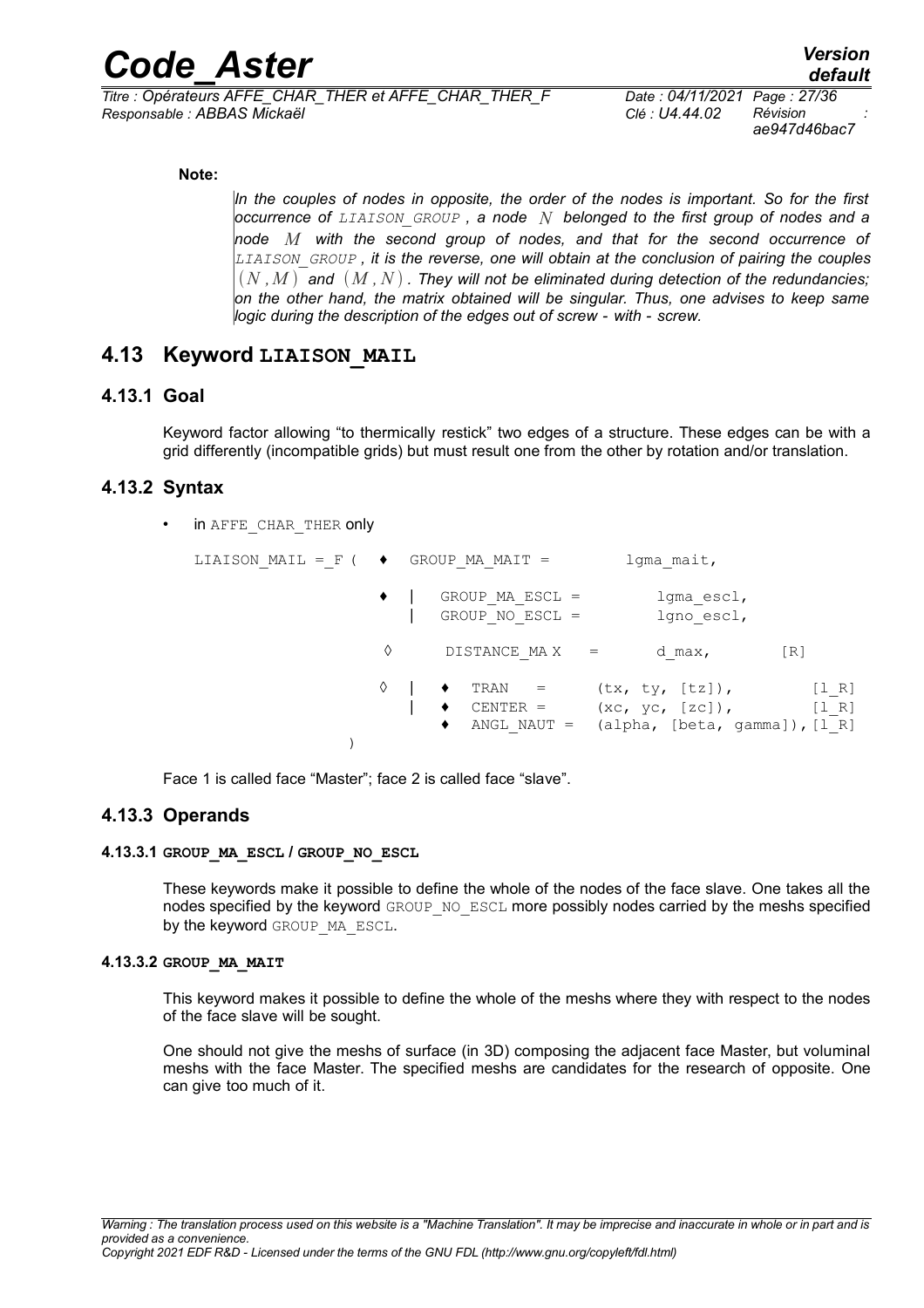*Titre : Opérateurs AFFE\_CHAR\_THER et AFFE\_CHAR\_THER\_F Date : 04/11/2021 Page : 28/36 Responsable : ABBAS Mickaël Clé : U4.44.02 Révision :*

*ae947d46bac7*

#### **4.13.3.3 DISTANCE\_MAX**

<span id="page-27-5"></span>To project the grid *MA1* on the grid *MA2* , the method seeks in which element of the grid *MA1* each node is of *MA2* , then the value using the functions of form of the element interpolates. When that a node of *MA2* is not in any element of the grid *MA1* , the method connects the node and the point (of the edge) of the element nearest. It interpolates the value using the functions of form of the element and that even if the node is "far" from this element.

If it be wished that a node which is not in any the elements of the grid *MA1* , is not concerned with projection, one uses the operand DISTANCE\_MAX. This operand makes it possible to give the maximum distance which one authorizes between the node and the element nearest.

If the node does not answer the criterion of proximity the field will not be project on this node (i.e the node will not carry any component).

There is no value by default for DISTANCE\_MAX. What wants to say that by default, the field will be prolonged apart from the matter also far one will need it.

#### **4.13.3.4 DISTANCE\_ALARME = d\_ala**

<span id="page-27-4"></span>The code emits an alarm when a node of *MA2* is considered to be "distant" from the meshs from *MA1* .

That is to say D the distance separating a node of *MA2* mesh of *MA1* nearest.

By default, the criterion to judge if a node is distant is relative:

 $D > 1/10$  ème of the size of the mesh nearest.

But if the user uses DISTANCE ALARME = d ala, the message of alarm is transmitted if  $D >$ d ala (absolute criterion).

#### **4.13.3.5 CENTER / ANGL\_NAUT / TRAN**

<span id="page-27-3"></span>These operands make it possible to define the geometrical transformation (rotation and/or translation) making it possible to pass from the face main slave to the face. The order carries out initially rotation then the translation.

Caution: the transformation is in the direction slave-Master.

This boundary condition applies to plane modelings ( $'PLAN'$  or  $'AKIS'$ ) or voluminal ( $'3D'$ ).

#### <span id="page-27-2"></span>**4.14 Keyword ECHANGE\_PAROI**

#### **4.14.1 Goal**

<span id="page-27-1"></span>Keyword factor usable to apply conditions of heat exchange between 2 walls. These walls can be defined in two manners:

•each one separately, by one or more meshs (case of walls with a grid);

•starting from a list of cracks X-FEM, two walls corresponding then to the two lips of each crack. In this case it is also possible to impose the continuity of the field of températire through the lips of each crack.

#### **4.14.2 Syntax**

<span id="page-27-0"></span>for AFFE\_CHAR\_THER

ECHANGE PAROI= F (

#### *# if the wall is with a grid*

*Warning : The translation process used on this website is a "Machine Translation". It may be imprecise and inaccurate in whole or in part and is provided as a convenience. Copyright 2021 EDF R&D - Licensed under the terms of the GNU FDL (http://www.gnu.org/copyleft/fdl.html)*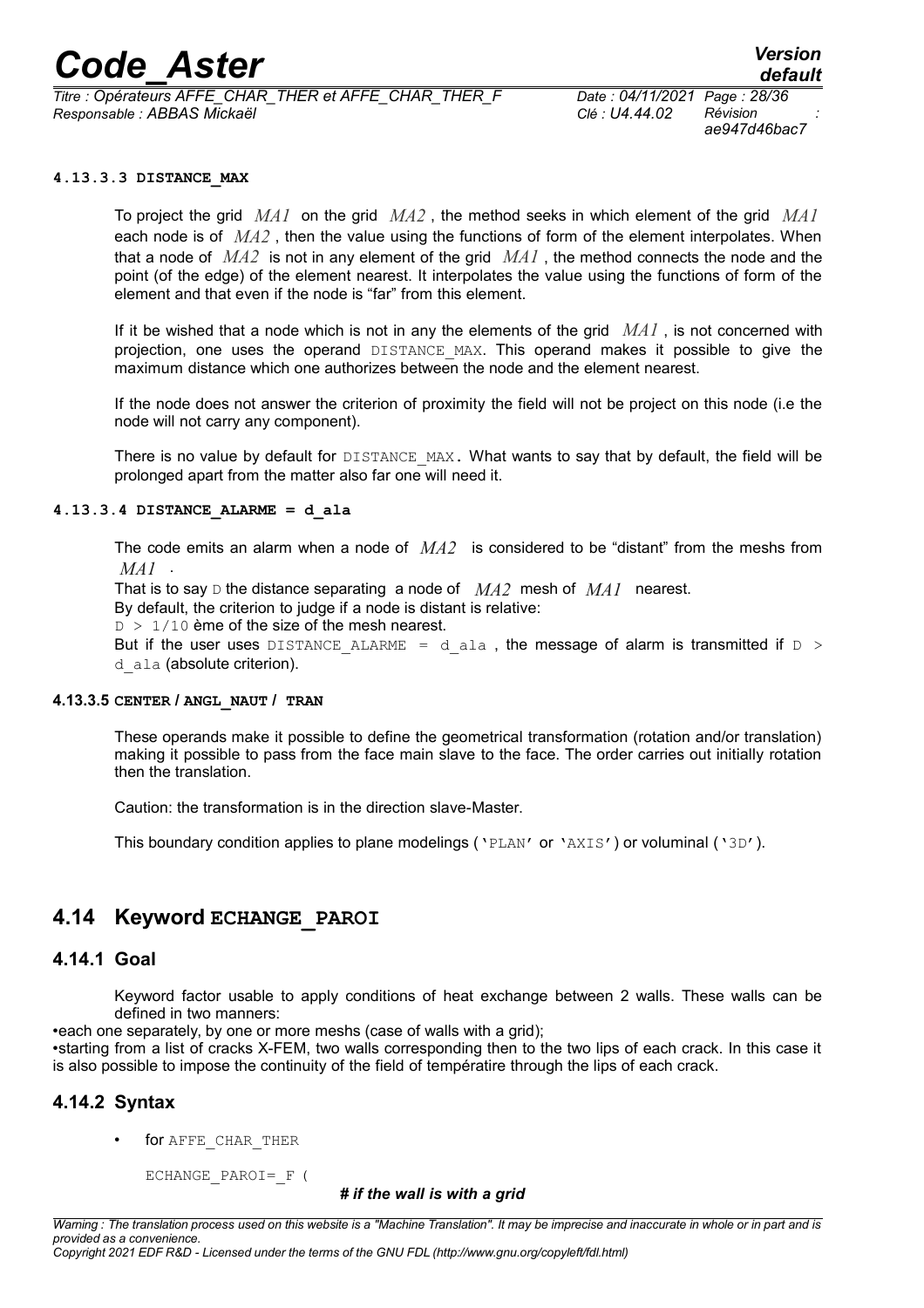| <b>Code Aster</b><br>Titre : Opérateurs AFFE_CHAR_THER et AFFE_CHAR_THER_F<br>Responsable : ABBAS Mickaël |            |                                                                                              | Clé : U4.44.02                                         | default<br>Date: 04/11/2021 Page: 29/36<br>Révision<br>ae947d46bac7      |
|-----------------------------------------------------------------------------------------------------------|------------|----------------------------------------------------------------------------------------------|--------------------------------------------------------|--------------------------------------------------------------------------|
|                                                                                                           | $\Diamond$ | GROUP MA $1 =$<br>GROUP MA $2 =$<br>$COEF$ H =<br>$TRAN =$                                   | $H_{\ell}$<br>Lr,                                      | lgma, [l gr maille]<br>lgma, [1 gr maille]<br>$\lceil R \rceil$<br>[1 R] |
|                                                                                                           |            | # if the wall is defined with cracks X-FEM<br>$CRACT =COEF H =TEMP CONTINUE =$               | lfiss,<br>$H_{\ell}$<br>'YES'                          | [l fiss xfem]<br>[R]                                                     |
| for AFFE CHAR THER F<br>$\bullet$                                                                         |            |                                                                                              |                                                        |                                                                          |
| ECHANGE PAROI= F (                                                                                        | $\Diamond$ | # if the wall is with a grid<br>GROUP MA $1 =$<br>GROUP MA $2 =$<br>$COEF$ $H =$<br>$TRAN =$ | $H_{\ell}$<br>$\operatorname{Lr}_{\boldsymbol{\cdot}}$ | lgma, [l gr maille]<br>lgma, [1 gr maille]<br>[function]<br>[1 R]        |

 $/$  TEMP CONTINUE =

)

◆ CRACK = lfiss,  $[1_f \text{fiss\_xfem}]$ <br>◆ / COEF H = H,  $[\text{function}]$  $\begin{array}{ccc} \bullet & / & \text{COEF\_H} = & H, & \text{[function]} \\ & / & \text{TEMP\_CONTINUE} = & \text{YES'} \end{array}$ 

#### *Warning : The translation process used on this website is a "Machine Translation". It may be imprecise and inaccurate in whole or in part and is provided as a convenience.*

*Copyright 2021 EDF R&D - Licensed under the terms of the GNU FDL (http://www.gnu.org/copyleft/fdl.html)*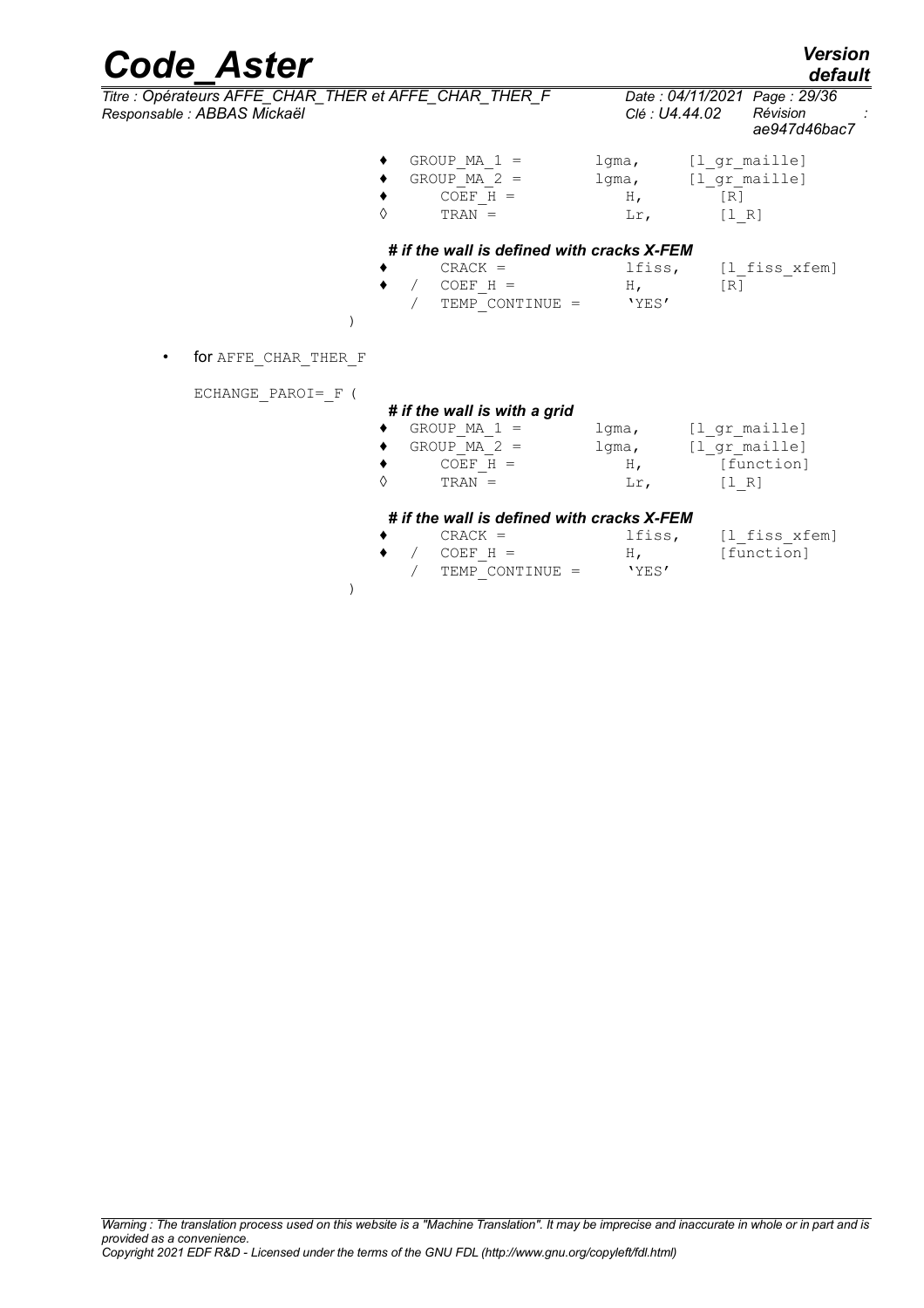*Titre : Opérateurs AFFE\_CHAR\_THER et AFFE\_CHAR\_THER\_F Date : 04/11/2021 Page : 30/36 Responsable : ABBAS Mickaël Clé : U4.44.02 Révision :*

*ae947d46bac7*

*default*

### <span id="page-29-1"></span>**4.14.3 Operands**

#### **4.14.3.1 Case of walls with a grid**

<span id="page-29-0"></span>♦ COEF\_H

Coefficient of exchange enters the 2 walls. Reality for the operator AFFE\_CHAR\_THER, function for the operator AFFE\_CHAR\_THER\_F.

- GROUP MA 1
- GROUP MA 2





These operands make it possible to define the 2 lists of meshs representing for the subscripted list "\_1" the wall  $\|\Gamma_1\|$  for the subscripted list "\_2" the wall  $\|\Gamma_2\|$ .

The walls are in correspondence and must comprise the same number of meshs and nodes.

The limiting condition applied between these 2 walls is:

on 
$$
\Gamma_1
$$
:  $k \frac{\partial T_1}{\partial n_1} = h(T_2 - T_1)$   $n_1$  normal external with  $\Gamma_1$   
\non  $\Gamma_2$ :  $k \frac{\partial T_2}{\partial n_2} = h(T_1 - T_2)$   $n_2$  normal external with  $\Gamma_2$   
\n $T_1|_{\Gamma_1} = T$   $T_2|_{\Gamma_1} = T \circ f$   
\nwhere  $T_1|_{\Gamma_2} = T \circ f^{-1}$   $T_2|_{\Gamma_2} = T$ 

 $f$  representing the bijection which puts in opposite a node of  $|\Gamma_1|$  and a node of  $|\Gamma_2|$ .

#### ◊ TRAN

Components of the vector translation.

This operand makes it possible to define a virtual transformation (translation) approximate of  $\Gamma_1$  in  $\Gamma_2$  in order to ensure the bijectivity of the function out of screw - - screw. TRAN characterize a translation:

*Warning : The translation process used on this website is a "Machine Translation". It may be imprecise and inaccurate in whole or in part and is provided as a convenience.*

*Copyright 2021 EDF R&D - Licensed under the terms of the GNU FDL (http://www.gnu.org/copyleft/fdl.html)*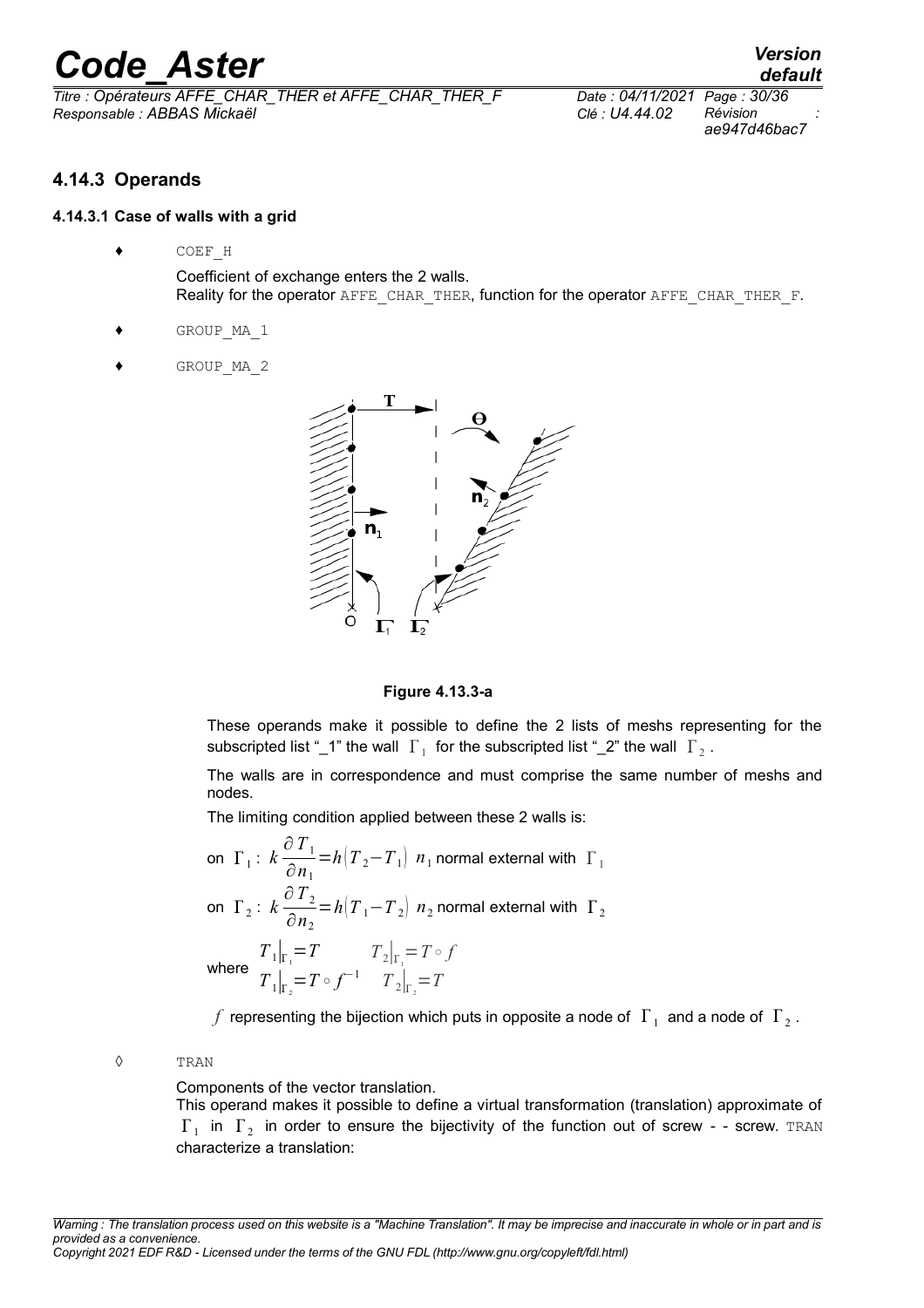*Titre : Opérateurs AFFE\_CHAR\_THER et AFFE\_CHAR\_THER\_F Date : 04/11/2021 Page : 31/36 Responsable : ABBAS Mickaël Clé : U4.44.02 Révision :*

*ae947d46bac7*

*default*

in 2D one thus has : TRAN =  $(tx, ty)$ in 3D one has : TRAN =  $(tx, ty, tz)$ 

#### **4.14.3.2 Case of one or more cracks X-FEM**

<span id="page-30-2"></span>♦ CRACK

List of cracks X-FEM.

For each crack given in this list, the two walls in opposite are defined like the upper lip and the lower lip of the crack. There is thus as much couple of walls in opposite than of cracks present in this list.

♦ / COEF\_H

Coefficient of exchange enters the lips of the crack. Reality for the operator AFFE CHAR THER, function for the operator AFFE CHAR THER F.

If this keyword is present, the condition of exchange imposed between the lips of each crack given under the keyword CRACK is same as in the case of wall with a grid (see § preceding), while taking identitié for the bijection f since the upper lips and lower of each crack are geometrically confused.

TEMP CONTINUE

This keyword can be indicated only with the value 'YES'.

If this keyword is present, one imposes the continuity of the field of temperature through the lips of each crack given under the keyword CRACK, by cancelling the degrees of freedom of enrichment ("Heaviside" and "ace-tip").

#### **4.14.4 Use of ECHANGE\_PAROI**

#### <span id="page-30-1"></span>**In the case of a wall with a grid:**

The user gives two lists of meshs from which the couples from paired nodes will result. These lists are initially sorted by type of mesh: the paired nodes will come from meshs of the identical type. For each mesh of the first list, one determines the mesh nearest in the second list by calculating all the distances from the nodes taken two to two (one traverses all the possible permutations). The distance minimum obtained defines at the same time the mesh in opposite and the couples of nodes paired for the two meshs concerned. As in LIAISON GROUP [§4.11], it is possible to carry out a virtual geometrical transformation (rotation and/or translation) before calculating the distances.

#### **In the case of one or several cracks X-FEM:**

One defines as many couples of walls in opposite than there are cracks in the list indicated for the keyword CRACK.

 $\bullet$ If the keyword  $CDEF$  H is present, all the cracks contained in this list will see affected the same coefficient of exchange (real or function). To assign a value of the clean coefficient of exchange to each crack, it is necessary to use the character répétable keyword factor ECHANGE\_PAROI.

•If the keyword TEMP\_CONTINUE is present, one imposes the continuity of the field of temperature through all the cracks contained in this list.

#### **4.14.1 Meshs and modelings supporting this loading:**

#### <span id="page-30-0"></span>**In the case of walls with a grid:**

The lists of meshs given by the user must be made up of meshs of edge, of the meshs of coupling then are automatically generated. The table below provides a summary of the meshs of edges as of modelings for which this kind of loading is supported.

| Mesh of edge | <b>Modeling</b> | Mesh of coupling generated |
|--------------|-----------------|----------------------------|
|--------------|-----------------|----------------------------|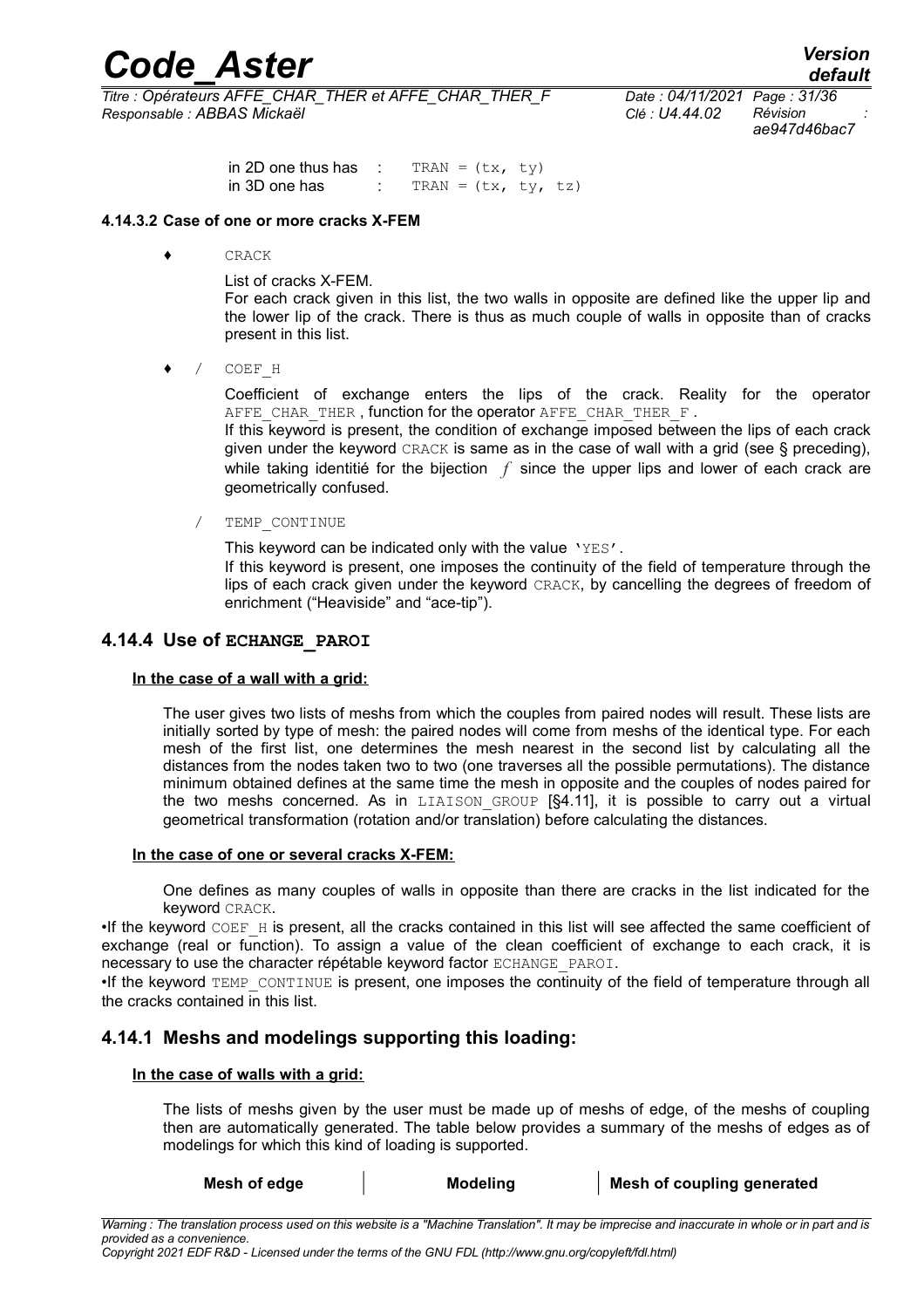*Titre : Opérateurs AFFE\_CHAR\_THER et AFFE\_CHAR\_THER\_F Date : 04/11/2021 Page : 32/36 Responsable : ABBAS Mickaël Clé : U4.44.02 Révision :*

*ae947d46bac7*

| SEG2, SEG3          | PLAN, PLAN DIAG | SEG22, SEG33           |
|---------------------|-----------------|------------------------|
|                     | AXIS, AXIS DIAG |                        |
| TRIA3, TRIA6,       | 3D, 3D DIAG     | TRIA33, TRIA66,        |
| QUAD4, QUAD8, QUAD9 |                 | QUAD44, QUAD88, QUAD99 |

#### **In the case of one or several cracks X-FEM:**

The cracks must be created with the operator beforehand DEFI FISS XFEM [U4.82.08], and the model (well informed for the keyword MODEL) with the operator MODI MODELE XFEM  $[U4.41.11]$ , which is not possible that in the following cases:

•modeling 3D for the meshs support HEXA8, PENTA6, PYRA5, TETRA4 •modelings PLAN and AXI for the meshs support QUAD4 and TRIA3

*default*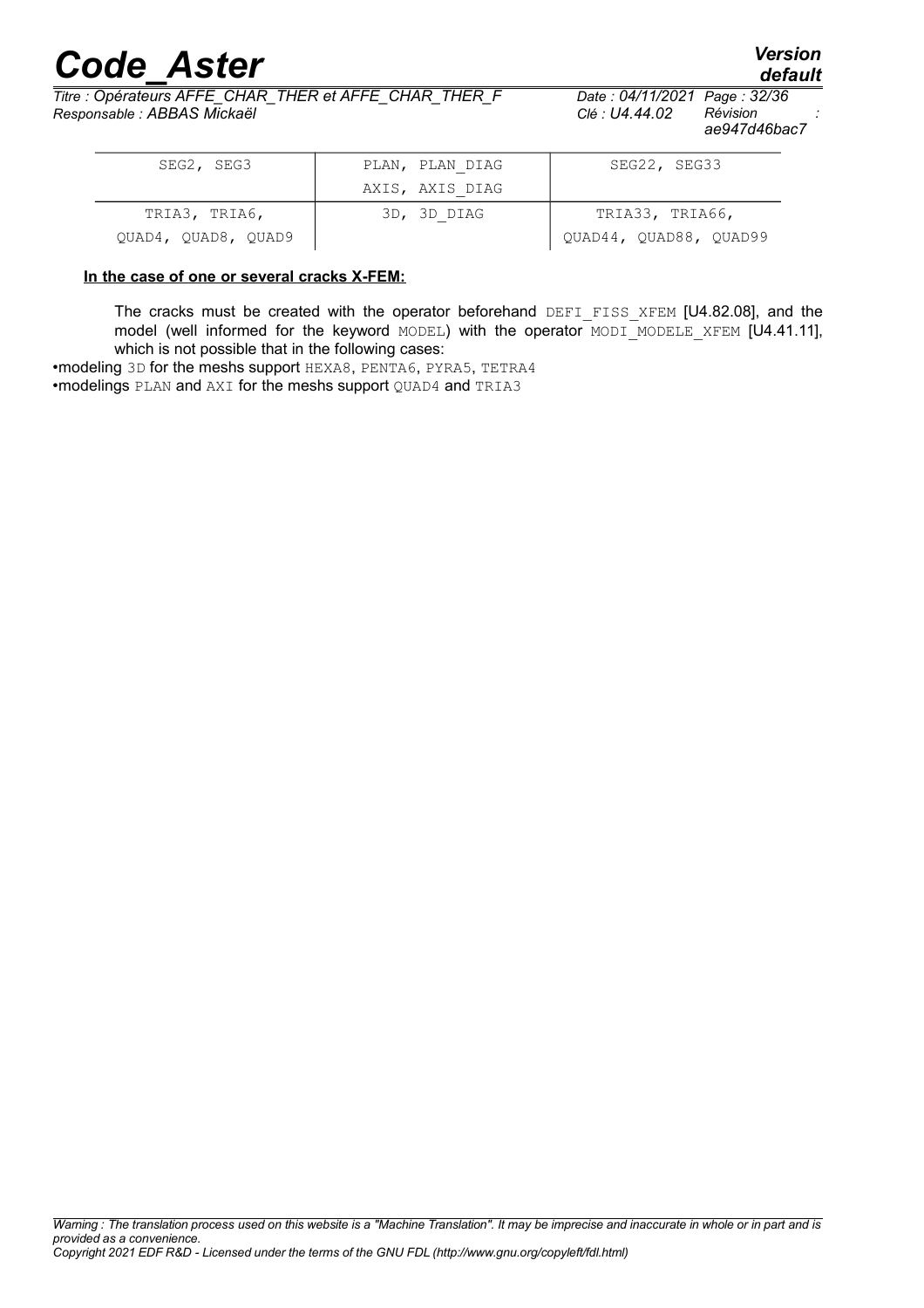*Titre : Opérateurs AFFE\_CHAR\_THER et AFFE\_CHAR\_THER\_F Date : 04/11/2021 Page : 33/36 Responsable : ABBAS Mickaël Clé : U4.44.02 Révision :*

*ae947d46bac7*

## <span id="page-32-3"></span>**4.15 Keyword LIAISON\_UNIF**

#### **4.15.1 Goal**

<span id="page-32-2"></span>Keyword factor allowing to impose the same value (unknown) on the temperatures of a set of nodes.

<span id="page-32-1"></span>These nodes are defined by the groups of meshs or the groups of nodes to which they belong.

#### **4.15.2 Syntax**

for AFFE\_CHAR\_THER and AFFE\_CHAR\_THER\_F

```
LIAISON UNIF = F (
                  / GROUP MA = lgma, [l gr maille]
                  / GROUP_NO = lgno, [l_gr_noeud]
                  DDL = | 'TEMP', [DEFECT]| 'TEMP_MIL',
                        | 'TEMP<sup>T</sup>INF',
                        | 'TEMP_SUP',
             )
```
#### **4.15.3 Operands**

- <span id="page-32-0"></span>/ GROUP MA
	- / GROUP\_NO

These operands make it possible to define a list of  $n$  nodes  $N_i$  from which one eliminated the redundancies (for GROUP MA, it is connectivities of the meshs).

♦ DDL

This operand makes it possible to define a list of degrees of freedom  $\left\vert T_{\ i}(i{=}1,r) \right\rangle$  of  $\left\vert r \right\rangle$  texts taken among: 'TEMP', 'TEMP\_MIL', 'TEMP\_INF', 'TEMP\_SUP'.

 $r \times (n-1)$  conditions 'kinematics' resulting are:

 $T_i(N_1) = T_i(N_k)$  for  $k \in (2,...,n)$ ,  $i \in (1,...,r)$ 

#### **Note:**

*Components 'TEMP\_MIL' , 'TEMP\_SUP' , 'TEMP\_INF' can intervene only for nodes of elements of hull.*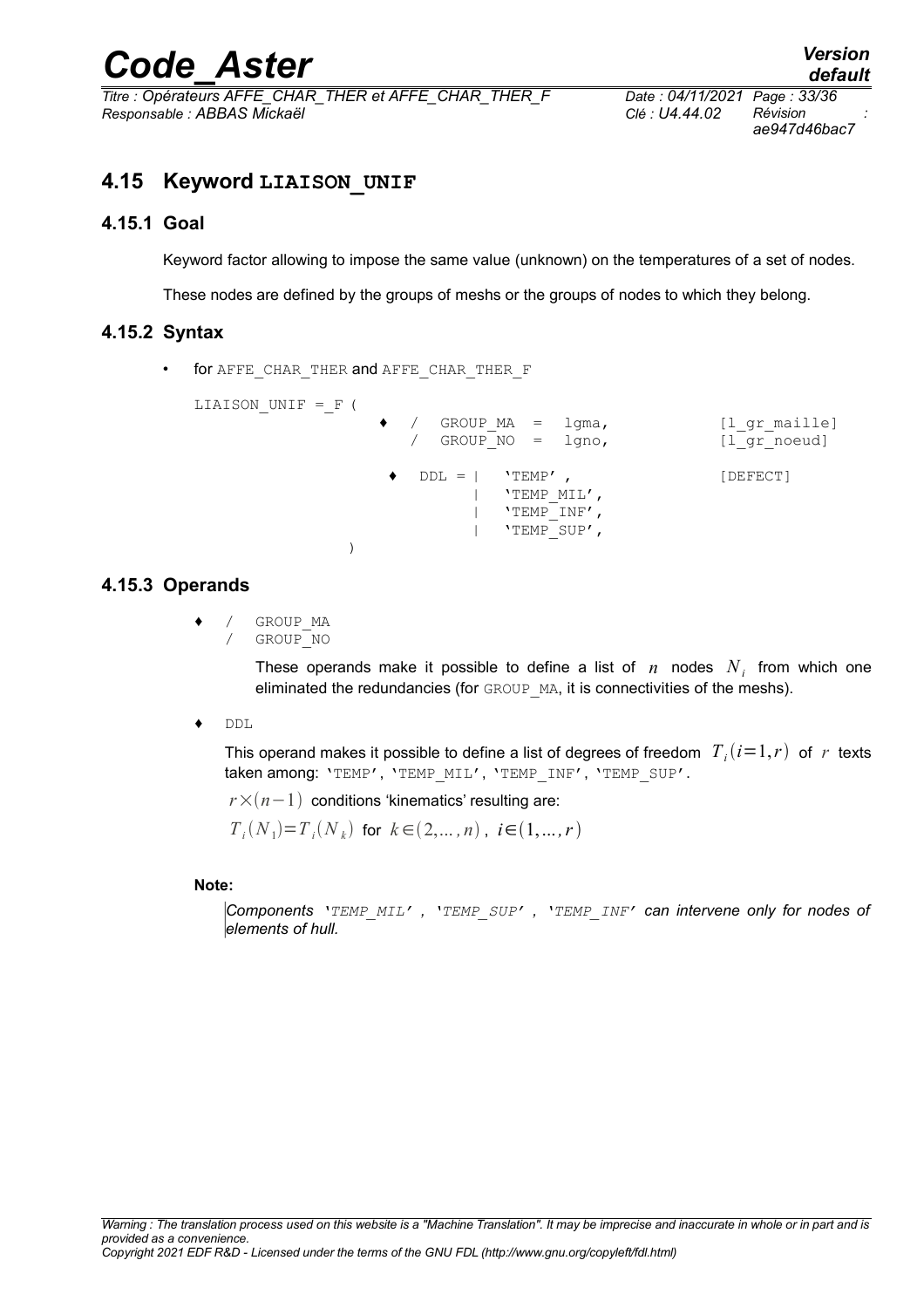*Titre : Opérateurs AFFE\_CHAR\_THER et AFFE\_CHAR\_THER\_F Date : 04/11/2021 Page : 34/36 Responsable : ABBAS Mickaël Clé : U4.44.02 Révision :*

*ae947d46bac7*

### <span id="page-33-3"></span>**4.16 Keyword LIAISON\_CHAMNO**

#### **4.16.1 Goal**

<span id="page-33-2"></span>Keyword factor usable to define a linear relation between all the temperatures present in a concept CHAM\_NO.

#### **4.16.2 Syntax**

<span id="page-33-1"></span>LIAISON CHAMNO =  $F$  (  $\blacklozenge$  CHAM\_NO = chamno, [cham\_no]  $\bullet$  COEF IMPO = B, [R]  $\lambda$ 

#### **4.16.3 Operands**

<span id="page-33-0"></span> $CHAM NO =$ 

Name of chamno who is used to define the linear relation. The temperatures connected are all those present in chamno. The coefficients to be applied to the temperatures are the values of these temperatures in chamno.

#### **Example:**

Let us suppose that one has one chamno relating to 3 nodes of names *N01* , *N02* and *N03* .

Let us suppose that the values of the temperatures in these 3 nodes in chamno are respectively 2. , 5.4 and 9.1. The linear relation that one will impose is:  $2. T(NOI) + 5.4 T(NO2) + 9.1 T(NO3) = 8$ 

#### $COEF$  IMPO =

It is the value of the real coefficient  $\beta$  with the second member of the linear relation.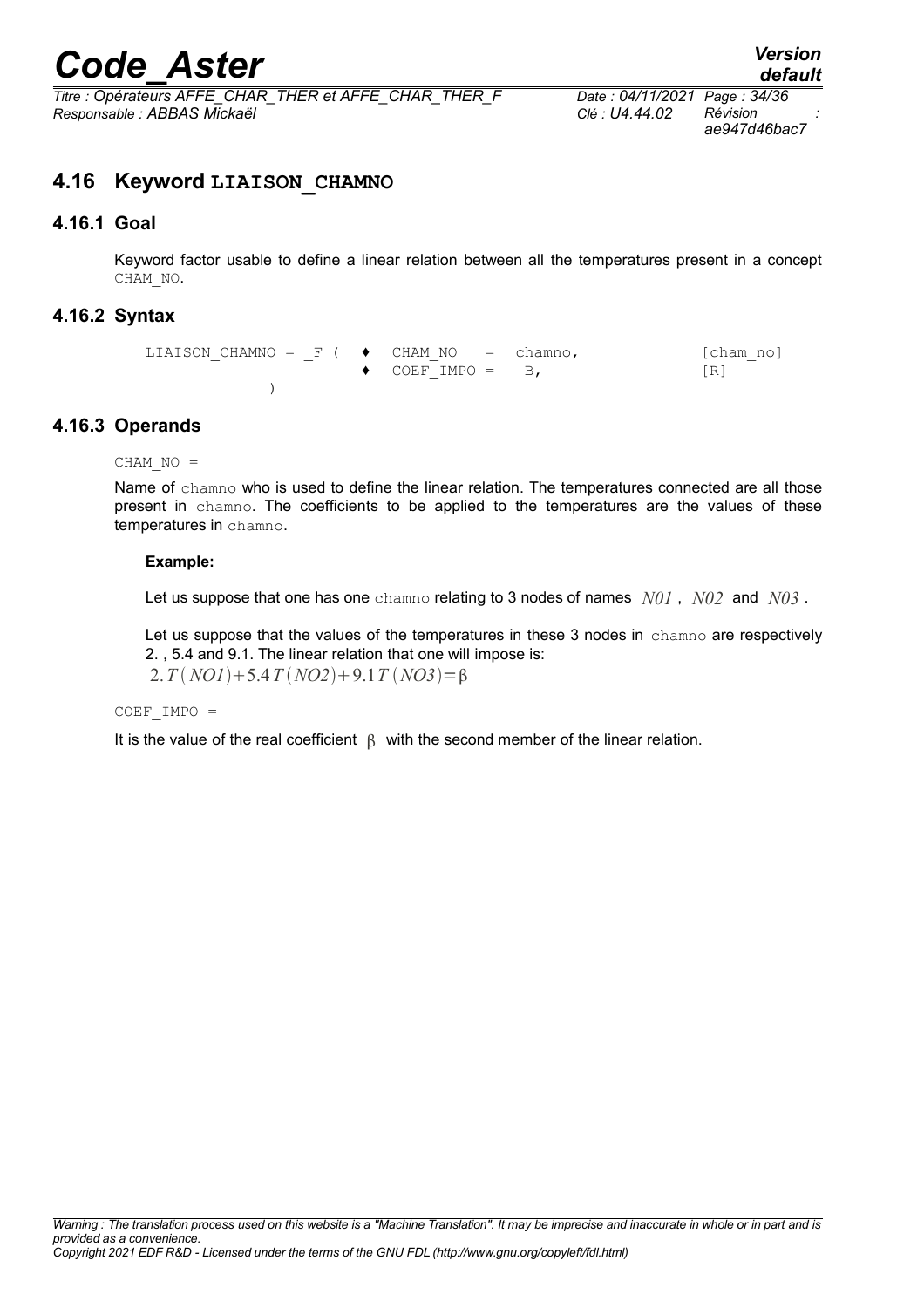*Titre : Opérateurs AFFE\_CHAR\_THER et AFFE\_CHAR\_THER\_F Date : 04/11/2021 Page : 35/36 Responsable : ABBAS Mickaël Clé : U4.44.02 Révision :*

*ae947d46bac7*

## <span id="page-34-3"></span>**4.17 Keyword CONVECTION**

#### **4.17.1 Goal**

<span id="page-34-2"></span>Keyword usable to take into account the term of transport of heat by convection whose expression is  $\rho$  *C<sub>p</sub>*. *V grad T*, appearing in the expression of the particulate derivative  $\int \rho \frac{dT}{dt}$ : $\rho C_p \frac{dT}{dt} = \rho C_p \frac{\partial T}{\partial t}$  $\frac{\partial I}{\partial t}$  +  $\rho C_p V$  *grad T* .

In the case of a liquid medium, *V* indicate the speed imposed of the fluid particle on the current point.

In the case of a mobile solid medium,  $V$  indicate the speed of the solid. In all the cases, it is supposed that the field speed is known a priori. The case of a mobile solid is rather frequent in practice. It relates to in particular the applications of welding or surface treatment which bring into play a source of heat moving in a given direction and at a speed.

The thermal problem is then studied in a reference frame related to the source (cf. THER NON LINE MO [U4.54.03]).

#### **4.17.2 Syntax**

<span id="page-34-1"></span>CONVECTION =  $F$  (  $\bullet$  SPEED = v [cham no sdaster])

#### **4.17.3 Operand**

<span id="page-34-0"></span>For AFFE CHAR THER and AFFE CHAR THER F,

 $SPEED =$ 

Name of the field speed at the moment when calculation is carried out.

This field is a concept cham no of type cham no depl  $r$ . It must have been defined on all the model for which one carries out calculation.